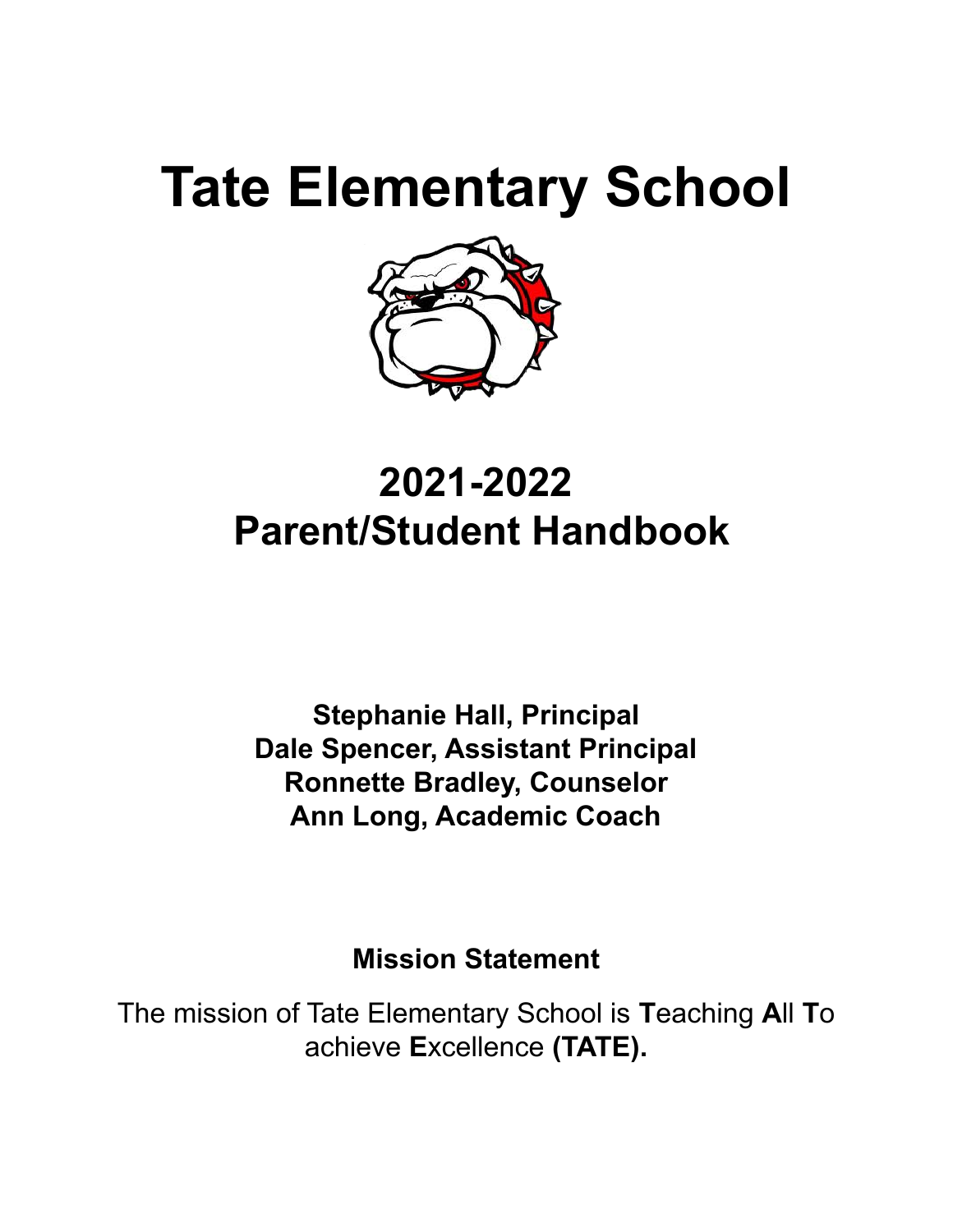

## Pickens County Schools



## "Graduation and Beyond for All"

100 D. B. Carroll St. Jasper, GA 30143 Phone: 706-253-1700 Fax: 706-253-1705

**Superintendent of Schools** Tony Young

**Pickens County Schools Website** [www.pickenscountyschools.org](http://www.pickenscountyschools.org)

### **Pickens County Schools System Transportation**

Transportation Department Stacy Gilleland 706-253-1727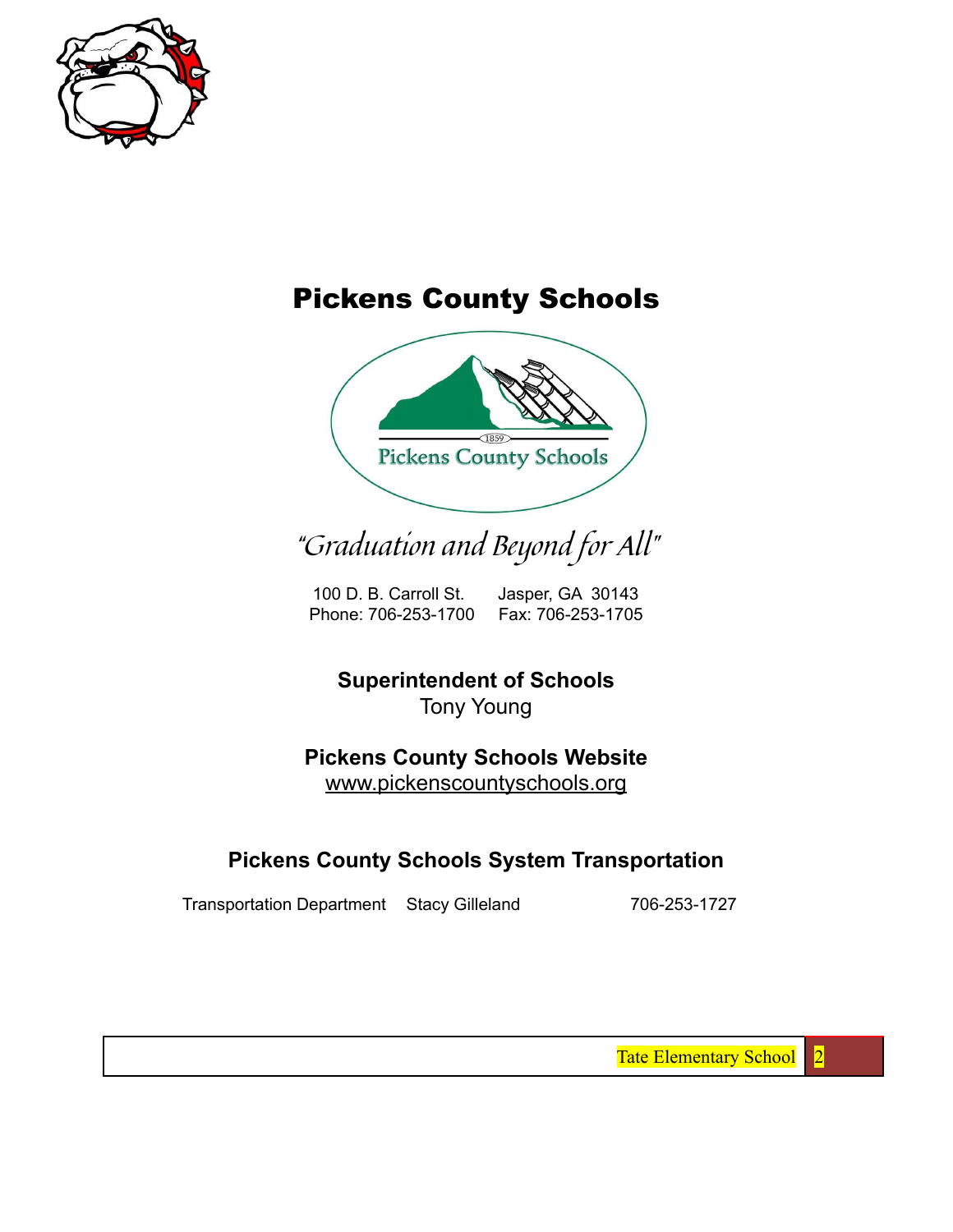

**5630 Highway 53 East Tate, Georgia 30177 Phone: 706-253-1860 Fax: 706-253-1865**

**Website: [www.tatele.pickens.k12.ga.us/](http://www.tatele.pickens.k12.ga.us/) Facebook: [https://www.facebook.com/pages/Tate-Elementary-School/](https://www.facebook.com/pages/Tate-Elementary-School/1439502152996365)**

#### **Tate Elementary School Leadership Team**

Stephanie Hall – Principal Dale Spencer – Assistant Principal Ann Long – Academic Coach Jody Williams- Physical Education Kaytie Dilbeck – Kindergarten Representative Brittany Gaddis – 1<sup>st</sup> Grade Representative Lacey Jones - 2<sup>nd</sup> Grade Representative Karina Haney  $-3<sup>rd</sup>$  Grade Representative Holly Moranos  $-4$ <sup>th</sup> Grade Representative Elesha Frantz – Special Education Representative Lori Carter – Classified Staff Representative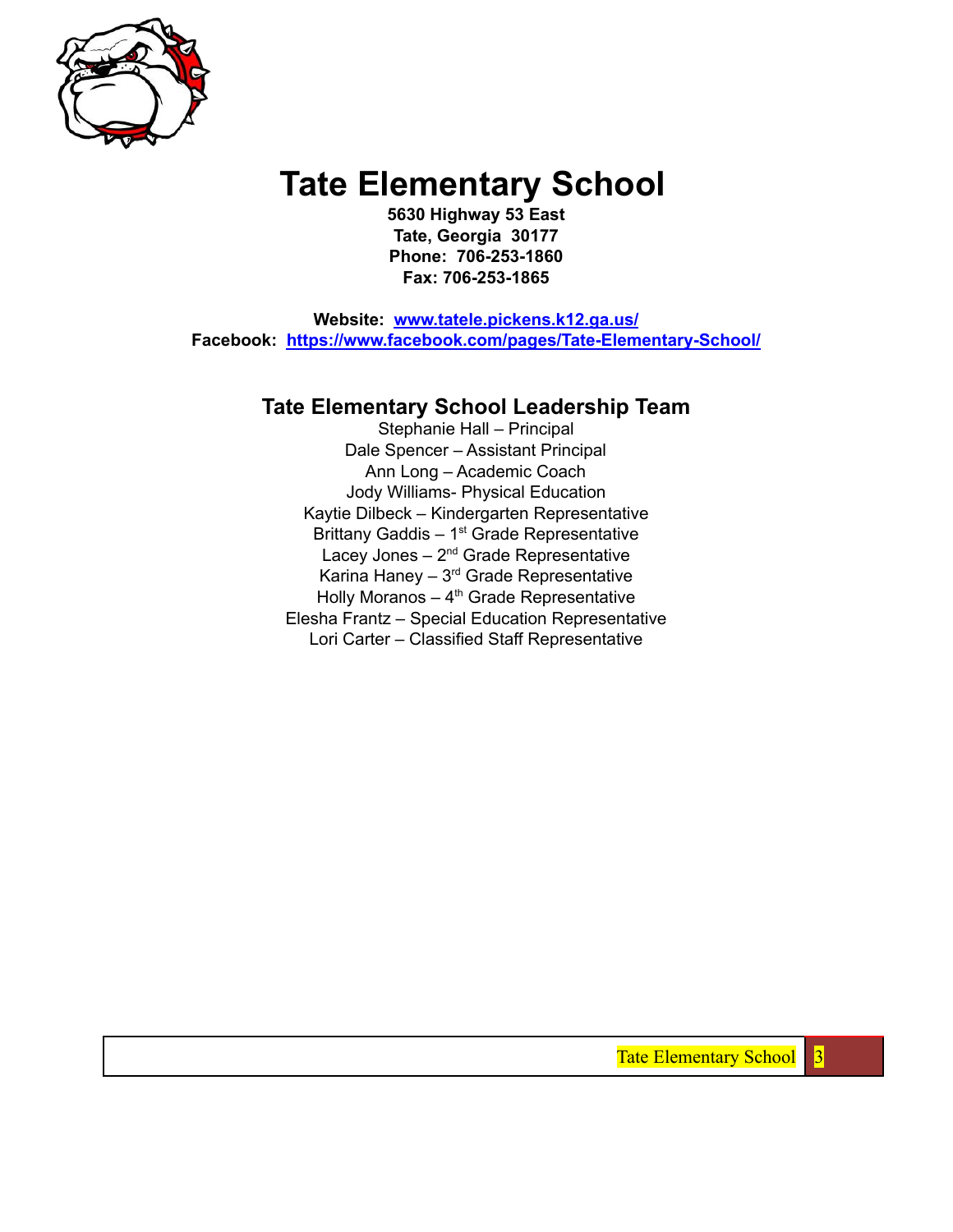

P. O. Box 268 5630 Highway 53 East Tate, GA 30177

Phone 706-253-1860 Fax 706-253-1865

Stephanie Hall, Ed.S. **Dale Spencer, Ed.S.** Dale Spencer, Ed.S.

Principal Assistant Principal Assistant Principal Assistant Principal Assistant Principal Assistant Principal

Dear TES Families and Students,

Welcome to the 2021-2022 school year at Tate Elementary School. We are excited to begin a wonderful partnership between students, staff, and parents. As always, our first priority is to provide a safe and nurturing environment that will create the best possible learning experience for your child.

Our Student-Family Handbook is just one of the many ways we communicate with you. This handbook, along with the Pickens County *Student Parent Handbook and Code of Conduct for Students*, is designed to help students and their families become familiar with the school and system policies, procedures, and rules. To assist you in being an active participant in your child's education, a monthly calendar will be available on our school website with dates of important school related activities, including school wide assessments, school events, and school breaks. Also, look for a class newsletter from your child's teacher that will provide you with additional information about assessments, events, and activities at our school. The school also uses Infinite Campus Messaging calls and emails, and Facebook to keep parents informed of happenings at TES. The Student-Family Handbook also offers information on volunteering and/or mentoring at Tate Elementary and other important school related information.

The teachers and staff at Tate Elementary School are eager and excited about collaborating with you and your child to ensure your child experiences academic success. Please feel free to contact us. We are eager to hear your ideas, to address any questions or concerns, and to work collaboratively with your family throughout the school year. We believe that honest, open, and transparent communication between students, teachers, students' families, and administrators is the essential key to a positive school experience. You are always welcome to phone me or contact a staff member if you have any questions. We welcome and invite your participation at Tate.

Sincerely,

Stephanie Hall

Tate Elementary School | 4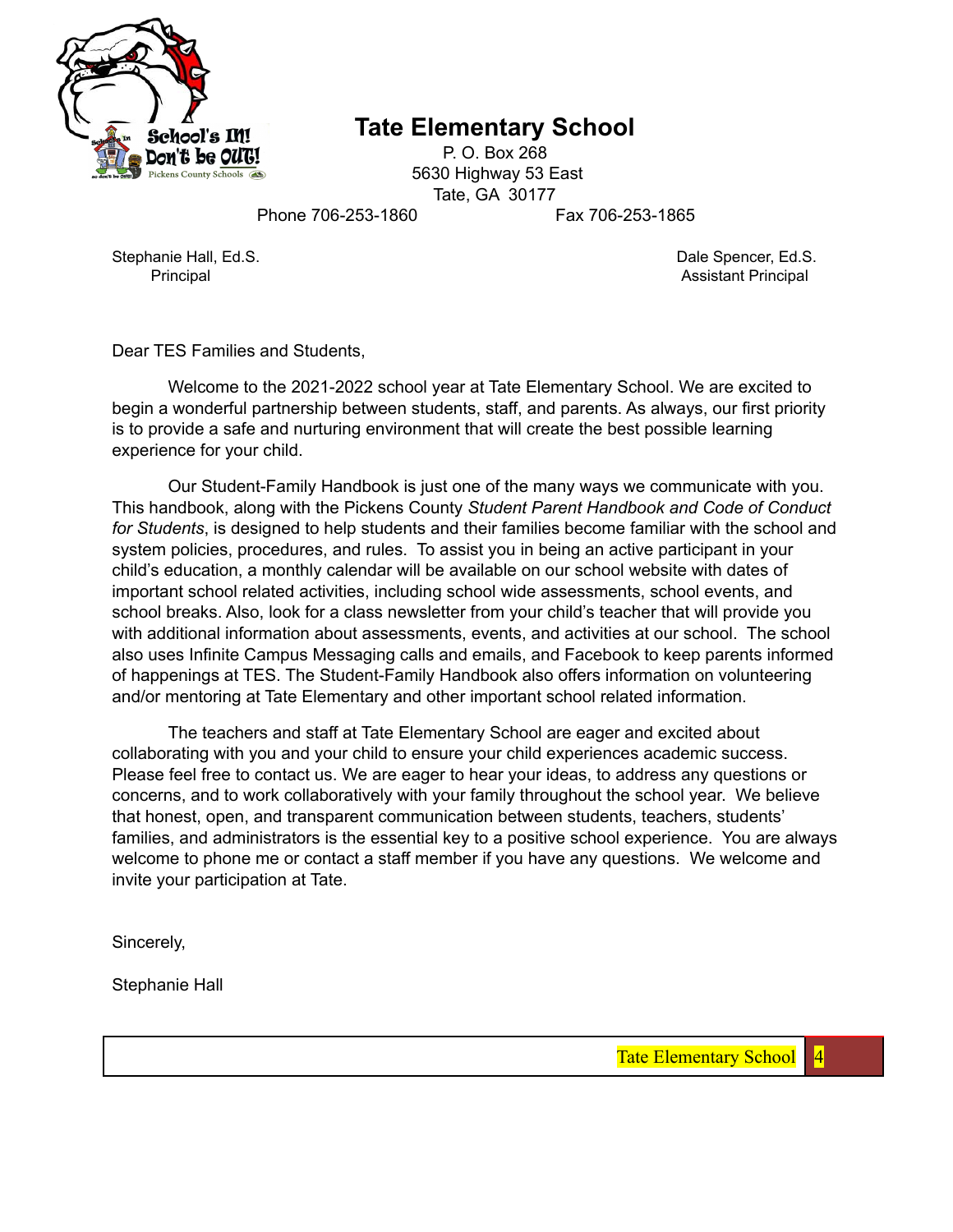

## **Our Mission Statement**

# **T**eaching **A**ll **T**o achieve **E**xcellence

## **Our Beliefs**

We believe our school's first priority is to promote a safe and positive learning environment.

We believe Tate's faculty, staff, families, and community share the responsibility of advancing the success of our students.

We believe that by committing to continuous improvement, our school will enable students to become confident, self-directed, and persistent learners.

We believe in educating our students while holding high expectations for their performance.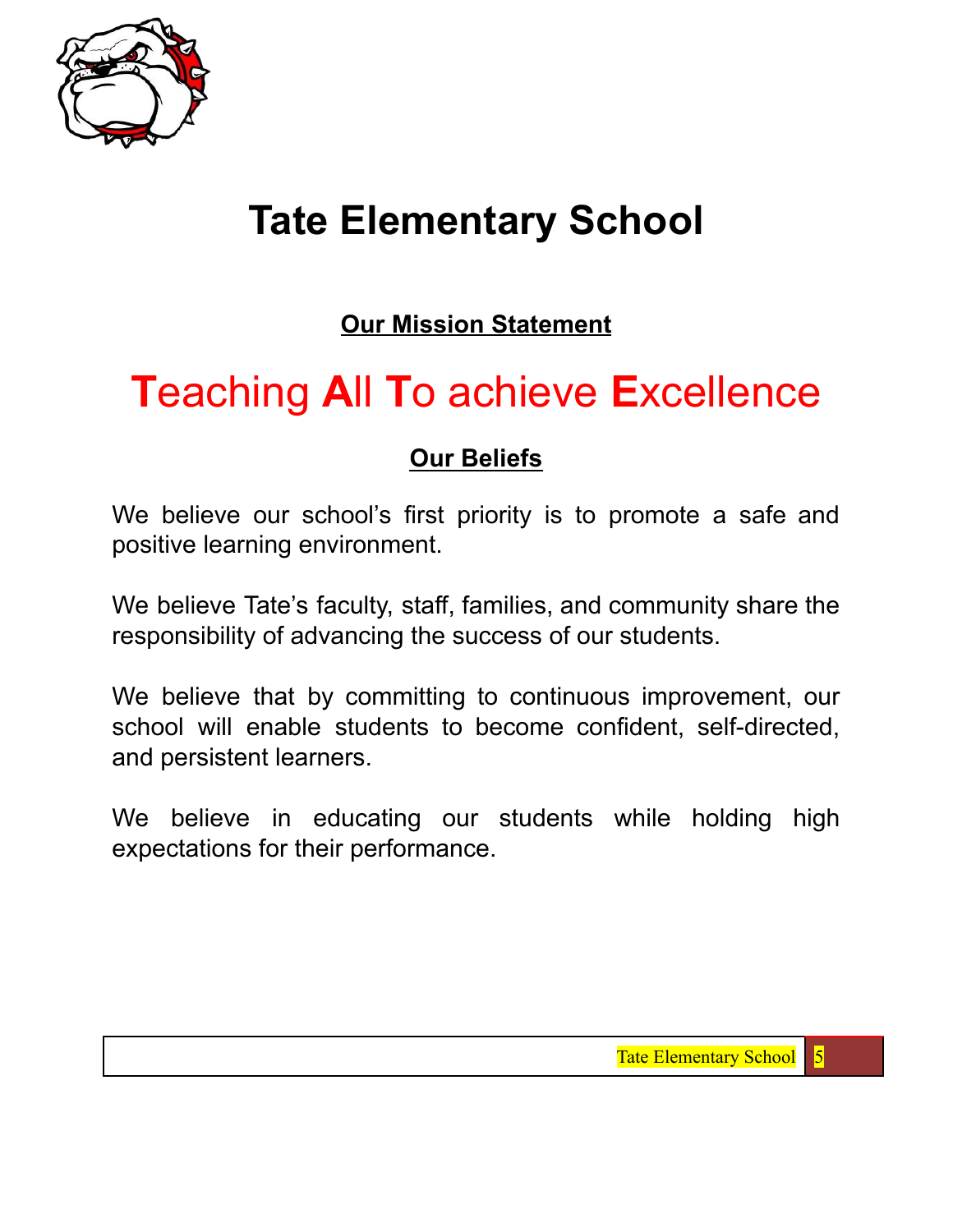

#### **BEFORE SCHOOL PROGRAM**

TES will be offering a Before-School Program (BSP) for students enrolled in TES, in grades K-4, **at no cost to the parents.** The BSP will provide supervision for students from 7:30 a.m. until 7:55 a.m. each school day. To take advantage of the BSP, parents will be required to walk their student or students into the school gym and sign them in daily.

Parents dropping off students into the BSP, must park in the parking lot near the gym entrance. The school gym entrance is located at the lower end of the building leading from the lower parking lot.

#### **AFTER SCHOOL PROGRAM**

TES offers an after-school program which provides supervision for students from 3:30 p.m. until 6:00 p.m. each school day. To take advantage of the ASP, parents will need to complete the necessary paperwork and pay fees. The program is open to children enrolled in TES in grades K-4. Students participating in the program are involved in daily homework time and physical recreation (both teacher directed and self-directed free play).

**The cost of the program is \$7.00 per day per child (includes snack) and is a prepaid program.** All fees are to be **prepaid** by the day, week, or month. "Drop-ins" are defined as students who had fees received at the school later than 10:00 a.m., students returned by the bus or students remaining in car riders after 4:00 p.m. The fee for "drop-ins'' is \$9 per day, due at the time of pick up.

The After-School Program is self-supporting and relies entirely on the funds generated from student participation to pay salaries and purchase supplies. The funds may also be used for improvements to the school. Failure to prepay, to keep your balance in good standing or having three incidents of late pick-up could result in your child being dismissed from staying in ASP.

**For student safety, a photo I.D. is required when signing students out of the After-School Program.** Parents picking up students from the After School Program must park in the parking lot near the gym entrance. Students who are not picked up on time may be turned over to law enforcement officials.

**ASP Fees for Late Pick-Up-**\$10 per 15-minute increment per child

| 6:01 p.m. $-$ 6:15 p.m. = \$10 | $6:16$ p.m. $-6:30$ p.m. = \$20 |
|--------------------------------|---------------------------------|
| 6:31 p.m. $-$ 6:45 p.m. = \$30 | 6:46 p.m. $-7:00$ p.m. $= $40$  |

**Every parent is encouraged to register his/her child for the After-School Program. In the event that an emergency arises and your child has the need for the services, all**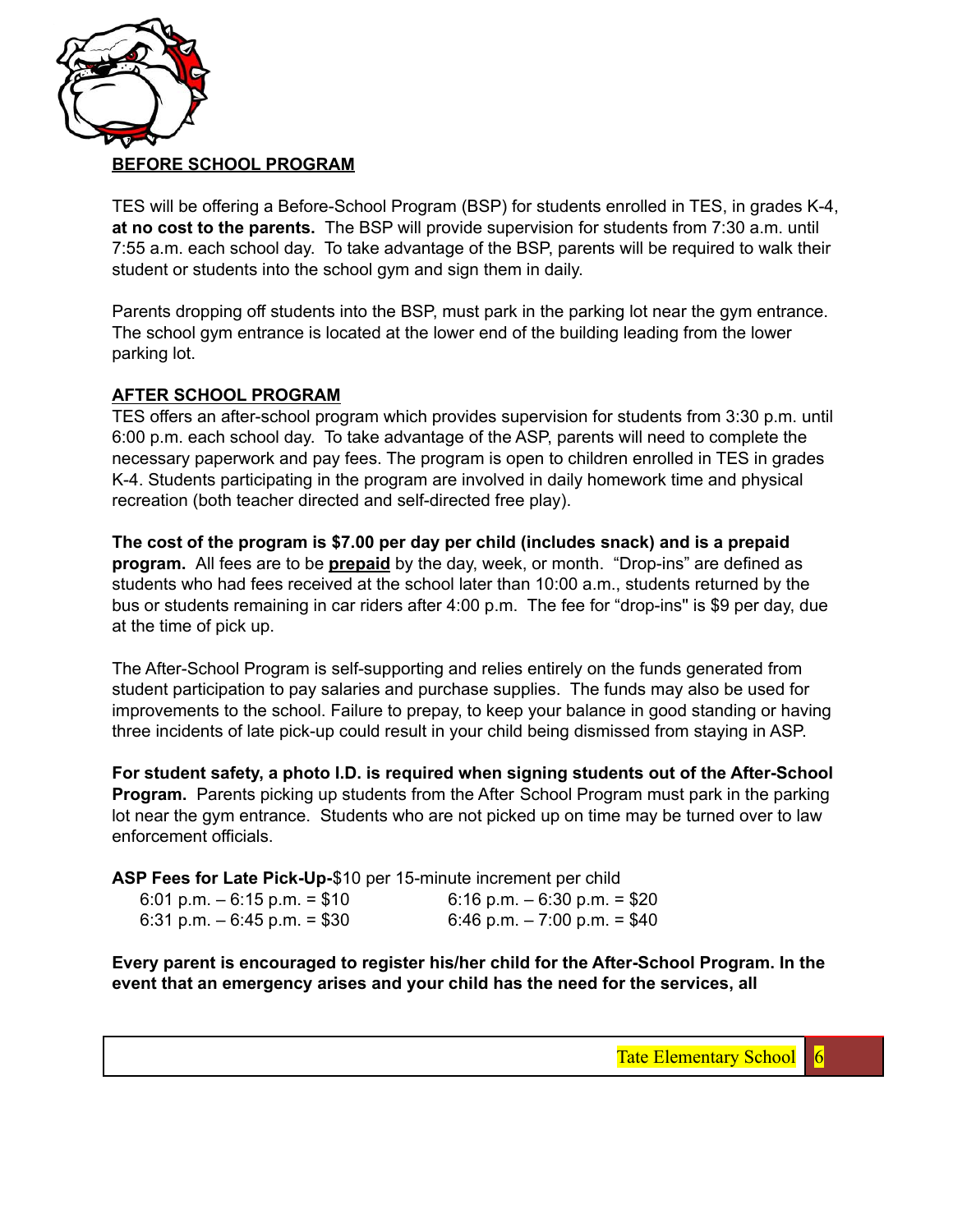

**important emergency contacts will have already been signed and documented. In order to register your child and/or obtain additional information/guidelines concerning the program, contact the school office at (706) 253-1860 or ASP directly through the school's phone number after 4:00 p.m.**

#### **ARRIVAL**

Parents may **not** drop off students before 7:55 a.m. unless the student is participating in the Before School Program then drop off is 7:30 a.m. at the gym located in the lower parking area. Parents are strongly encouraged **not** to walk students to classrooms after the first day of school. To ensure maximum use of instructional time, all parents should exit the building no later than 8:25 a.m**. Parents must drop-off at the front entrance, using the lane furthest from the school. The inside lane is reserved for school bus use only.** School personnel will be waiting for your child and will secure your child's care from the vehicle. The school doors open at **7:55 a.m. for bus riders and car riders.** No staff members are available to ensure your child's safety before 7:55 a.m. All students entering the building before 8:30 a.m. must go to their classroom unless planning to eat breakfast. Breakfast will be available in the cafeteria beginning at 7:55 a.m. until 8:15, after which students will have the opportunity for a "grab and go" meal to take to their classroom. Students who arrive before 8:15 are to report to the designated table after obtaining a breakfast tray. All students will be dismissed to the classrooms at 8:15 a.m. Students arriving at school after 8:30 a.m. should not expect to eat breakfast from the TES cafeteria.

#### **ATTENDANCE**

*Tardy:* Children should arrive at school between 7:55 a.m. and 8:30 a.m. At 8:30 a.m. the academic day begins and students not in the classroom are counted tardy. For the purpose of determining Daily Attendance, any student leaving **school BEFORE 12:00 p.m. or arriving at school AFTER 12:00 p.m. will be marked absent** for the entire day.

*Checkouts:* **Students who leave before 12:00 p.m**. will be counted absent for the entire day. If students must be picked up prior to the end of the school day, parents are required to go to the office, present a photo ID and sign their child out of school. Students will then be called to the office to leave with their parents. **DUE TO DISMISSAL PREPARATIONS, THERE WILL BE NO CHECK-OUTS AFTER 2:45p.m.**

#### *Absences (Excused and Unexcused): A written excuse MUST be given to the teacher after any absence or it can be faxed or emailed.*

**Make Up Work:** Students are expected to make up all work missed while absent, regardless of the reason for the absence. When a student is absent for **more than one day**, parents should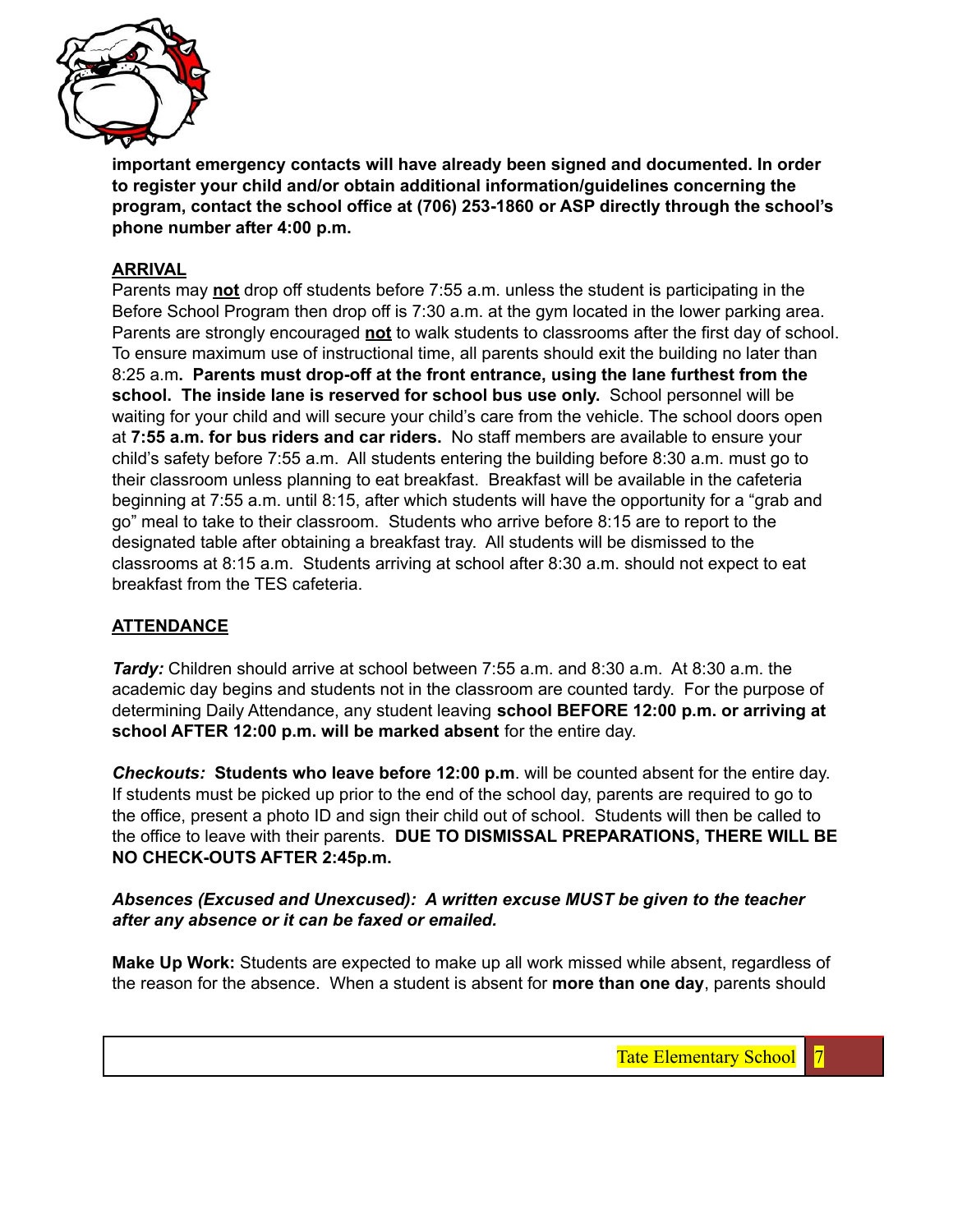

call for make-up work. Parents should call before 9:00 a.m. to allow 24-hours for work to be gathered and available for pick up in the office.

*Withdrawals: The classroom teacher and school office should be notified at least one day in advance when a student is going to move or be withdrawn from school. A transfer/withdrawal form will be completed for you to take to the new school if prior notice is given. All charges (lunch, picture, ASP, etc.) should be paid and library books and textbooks should be returned before the student transfers/withdraws.*

**\*\*\*See the Pickens County Student Parent Handbook and Code of Conduct for Students for more details.**

#### **AWARDS/HONORS**

Awards will be given out at the end of the year. Awards will be given based on academics, citizenship, attendance, and specialty areas. Parents must go to the office to check out siblings if they wish them to attend the awards ceremony of a sibling.

- Honor Roll In grades 3-4, Honor Roll is achieved each semester by earning report card grades which reflect all A's and B's.
- Principal List In grades 3-4, Principal's List is achieved each semester by earning report card grades which reflect all A's.
- Perfect Attendance Perfect Attendance awards will be distributed each semester for grade K-4. To receive a Perfect Attendance award, students must not have any absences. It should be noted that students who accrue tardies or early checkouts may not receive the Perfect Attendance award.

#### **COMPUTER AND ACCEPTABLE USE GUIDELINES**

**\*\*\*See the Pickens County School Student Code of Conduct for more details.**

#### **DISCIPLINE**

Appropriate behavior is an important aspect of our school. We strive to teach every student, by work and example, the importance of developing a sense of personal responsibility for his/her actions. As part of the TES positive behavior program, students will be asked to show what their behavior should look and sound like in various areas of the school. As quality education involves effort in both home and school environments, the best results are accomplished when we all work together for the good of the children. School-wide expectations include behaviors that show respect, responsibility, honesty, and safety. As we continue to stress positive behavior this year, expectations for the following school areas will be taught and enforced: cafeteria, hallways, restrooms, playground, and classroom. TES values good behaviors and uses an incentive system developed by the TES Behavior Committee to recognize and reward appropriate behavior.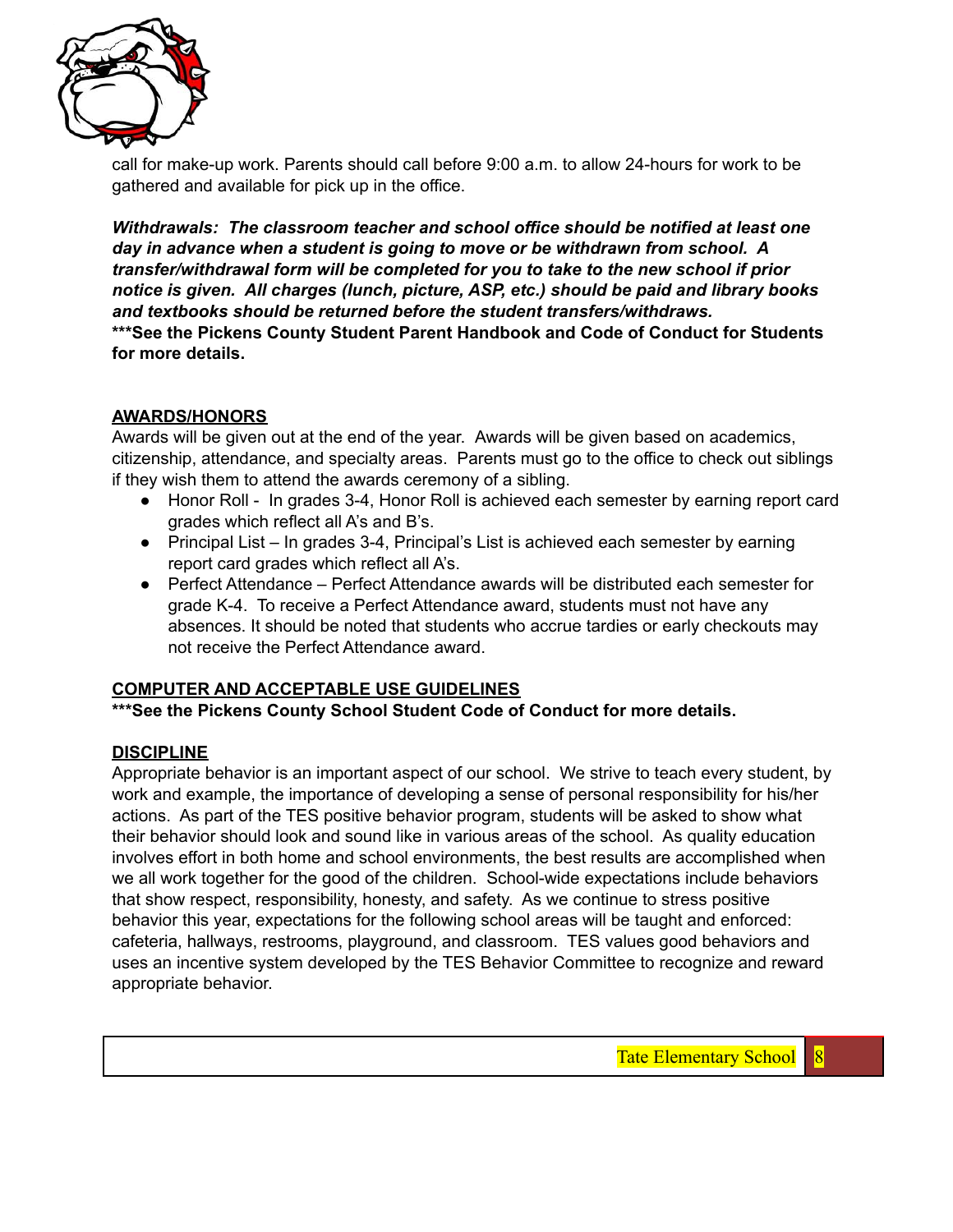

**Behavior Consequences**: Our staff believes all students can choose to behave appropriately. Any student choosing to interfere with a teacher's instruction, other student's learning, or the safety of other students or staff will not be tolerated. Students are required to follow the school wide behavioral and educational expectations as addressed in the Pickens County *Student Parent Handbook and Code of Conduct for Students and the Elementary Behavior Handbook*. In life, everyone experiences positive and negative consequences based upon the choices that we make. The same applies to behavior choices during the school day. Students who abide by the rules and procedures set forth by the school and teachers will receive positive feedback and acknowledgement for their accomplishments. Students being respectful, responsible and/or safe may be given Bulldog Bucks in recognition of their efforts. If a student does choose to misbehave, he/she will receive a negative consequence based upon the severity and frequency of the behavior. The classroom teacher will monitor student behavior and address student misbehavior. Notification is made to the parent if the teacher deems it necessary. Habitual misbehavior or major infractions will result in the student having more severe consequences.

**Bus Discipline:** All discipline issues on buses will follow the Pickens County Student Parent Handbook and Code of Conduct for Students. Repeated offenses on the bus could result in total suspension from the bus.

In accordance with Pickens County Schools transportation policy bus riders will be allowed one (1) pick up spot in the morning and one (1) drop off spot in the afternoon.

#### **CLINIC AND HEAlTH SERVICES**

The health and well-being of your child is very important to us. TES has the services of a school nurse from 8:00 a.m. to 3:30 p.m. daily. The office staff handles student health needs at other times. A medical form will be sent home at the beginning of each school year to obtain medical information and update our records for medical care. The school nurse cannot verify if a student with a rash, sores, or red eyes has a communicable disease. Only a physician can certify that a child is free from such disease. If the school nurse suspects your child to be contagious, you will need to **acquire a note from a physician** before s/he is allowed to return.

**Head Lice:** The Pickens County Board of Education maintains a **no nit** policy. Head lice and nits (eggs) are not uncommon in Georgia elementary schools. Students are checked for possible infestation on an as-need basis. Parents/guardians will be contacted to pick up the child if nits or lice are found. Students may not ride the bus or return to school until all nits and lice are removed. Our school nurse will provide cleaning and removal information for parents. The child must be checked by the school nurse before returning to class.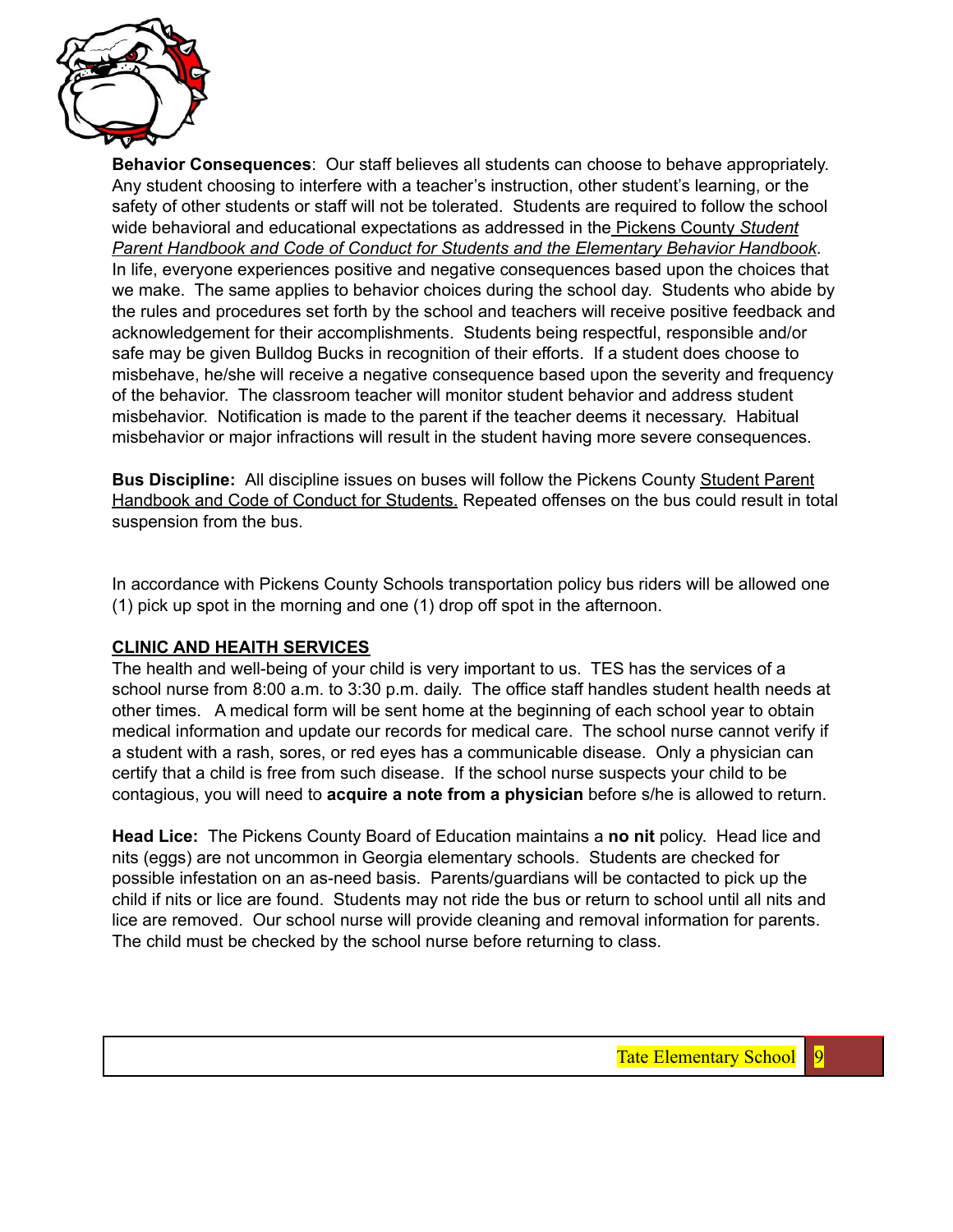

#### **Health guidelines for our school are as follows:**

- 1. To prevent the spreading of illness, please do not send a child to school that is sick and/or has a fever. **A child who is sick with fever, nausea or illness should not be sent to school**. **The student must be fever-free, without medication, for 24 hours before returning to school.**
- 2. When a child becomes ill at school, the school nurse will evaluate the seriousness of the symptoms and **if necessary** contact parent or guardian. **If the student develops a temperature at school of 100.0 or higher, they will be sent home.** Students who are too sick to function in class, regardless of fever, are sent home.
- 3. If a serious illness or injury occurs, the school nurse will contact the parent or guardian immediately and, in some cases, contact the Emergency Medical Services. **It is imperative parents keep updated phone numbers on file with the office.**
- 4. Please send a note if you wish to be contacted on a day you suspect your child may be ill, yet may not fall under the above two reasons for going home.
- 5. Students having accidents involving bodily fluids will be sent home for clean-up per the policy of the enforcement of Universal Precautions.
- 6. **Medication Guidelines:** When at all possible, we encourage you to schedule your child's medication so that it may be given at home.Medication, whether prescription or over the counter, should not be sent to school with a child. **Adults are to hand-deliver all medications**.
- 7. Medication must be kept in and dispensed from the clinic and in the original container with the student's name, prescription, pharmacy, doctor and dosages clearly printed on the bottle.
- 8. A medication form MUST be completed by parents/ guardians requesting the administration of ANY medications at school.
- 9. Over-the-Counter medications can be administered to your child ONLY if it has been sent from home in the original container, along with a completed school medication form. Over the counter medications, such as Tylenol and Tums, may be given to your child if you fill out the section on the nurse's form giving the school permission. The medication must be in the **original container** with the child's name and instructions printed clearly.
- 10. Permission from the parent/guardian must be signed allowing school personnel to administer the medications. Specific information and instructions will be requested by the school nurse, from parents of students requiring intensive medical care.

#### **CODE OF CONDUCT**

Pickens County Student Parent Handbook and Code of Conduct for Students is located on the Pickens County website at [www.pickenscountyschools.org](http://www.pickens.k12.ga.us) A hardcopy can also be obtained by requesting it. Parents and students should carefully review this document. All parents must sign that they are aware of the contents.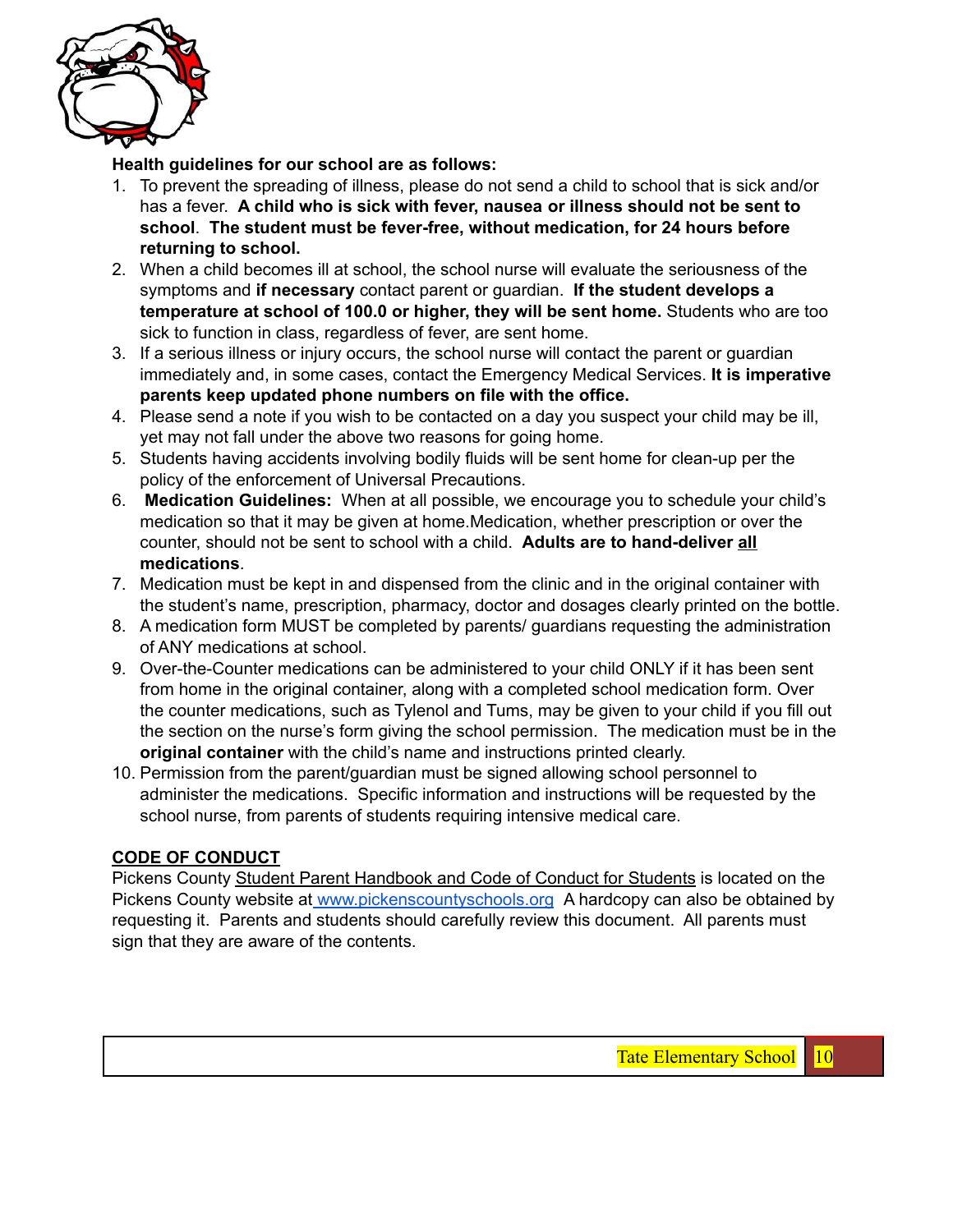

#### **COMMUNICATION/NEWSLETTERS**

Teachers at TES will communicate with parents through email, websites, Class Dojo, notes home, personal phone calls and conferences. Each grade level will send home a weekly or monthly grade level newsletters, graded papers and reports in the communication folder.

#### **CONFERENCES**

Communication is encouraged between school and home. Conferences should be arranged in advance at a time when the teacher does not have other commitments. We ask that you not "drop-in" for a conference as this should be a scheduled appointment time. Please communicate with the teacher via note, email, Class Dojo, or phone call to arrange a conference. Teachers usually have time to return email and phone calls or make appointments to speak to parents during their daily planning time. **Teachers will not conduct parent/teacher conferences or accept conference calls during instructional time.**

#### **COUNSELOR/GUIDANCE SERVICES**

Each class will meet monthly with the school counselor to learn about good character. At TES, counseling services are available to all students. The counselor works with parents and teachers to meet the academic, personal, and social needs of our students. Individual and group sessions are offered to support students in particular need of assistance. The counselor may also serve as a liaison between parents, teachers, administrators, and community referral services. Other services available to students include crisis intervention.

#### **CUSTODIAL/LEGAL INFORMATION**

Parents/legal guardians are responsible for providing Central Registration at 706-253-1770 with **a copy of any legal documents involving the custodial care of his/her child**. The lack of legal documentation and any resulting conflicts may require local law enforcement involvement. Parents are asked to refrain from engaging in non-constructive custodial discussions or conflicts on school grounds.

#### **DISMISSAL**

All students are dismissed at 3:30 p.m. each day. Parents/guardians/designees picking up children should enter the main entrance. Only the lane closest to the school can be used prior to 3:30. To ensure the safety of all students, always pay attention to the school personnel directing traffic. Parents/guardians/designees picking up students MUST have a **car rider name card**. If the car rider name card is not available, then the designee must come to the office to secure the child. Parents must remain in the car line to pick up students.

Any parent wishing to enter the school building before 3:30 p.m. for any purpose, including student pickup, must obtain a visitor's pass. No student will be released before 3:30 p.m. without being signed out in the office. **Due to safety issues, no student can be taken directly f**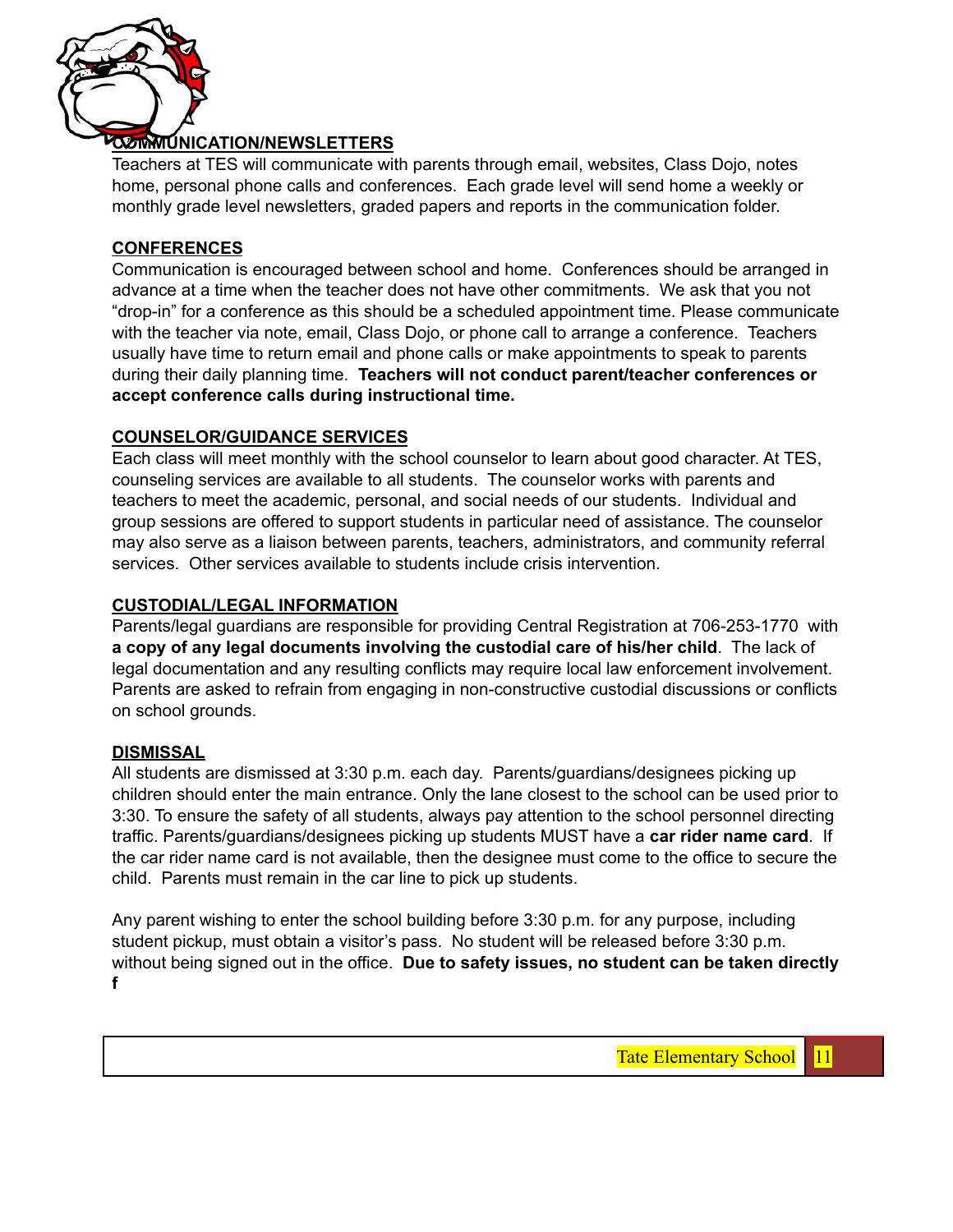

**from the bus when buses are being loaded at the school.** If car riders are not picked up by **4:00 p.m.**, they will be sent to the After School Program at a cost of \$9.00 per day.

Students will follow "going home" instructions as given by parents or guardians. Any changes made in these plans are to be made in writing or via a phone call to the office. These calls will be forwarded to the teacher's voice mail. **Staff members will not honor a child's verbal change to establish "going home" plans without verification from a parent or guardian.** . **DRESS CODE**

Since school is an educational environment it is necessary to provide as few distractions as possible for the students. Appropriate dress and appearance for school includes shoes, clothing, jewelry, accessories, etc., which do not draw attention to the student. Please refer to the Pickens County Student Parent Handbook and Code of Conduct for Students for specific dress code guidelines. Chaperones for field trips, lunch visitors and room volunteers are asked to follow these same procedures.

#### **DRILLS**

Safety drills will be conducted each month. These drills allow students to practice fire, tornado and lockdown drill procedures.

Parents or guardians are required to provide the school with any changes in address, phone numbers, and/or emergency contact information. It is essential that our office staff be able to reach you should an emergency occur.

"Fire Drills" will be held each month. Students will be instructed in fire drill procedures prior to the first drill:

- 1. At the sound of the fire alarm signal, all instruction will cease and students/staff will exit the building to assigned areas on campus. The assigned areas are posted on the emergency evacuation map located in each classroom.
- 2. Teachers and staff members will care for and monitor the students during the drill. At the sound of a re-entry signal, teachers and staff members will lead the students back into the building and instruction will resume.
- 3. Parents will be notified if an actual fire emergency exists.

"Lockdown Drills" will be conducted several times throughout the year. Students will be instructed in the lockdown procedures prior to the first drill.

"Tornado Drills" will be conducted throughout the year, as recommended by the Civil Defense procedures. Instructions for the tornado drill will be provided prior to the first drill.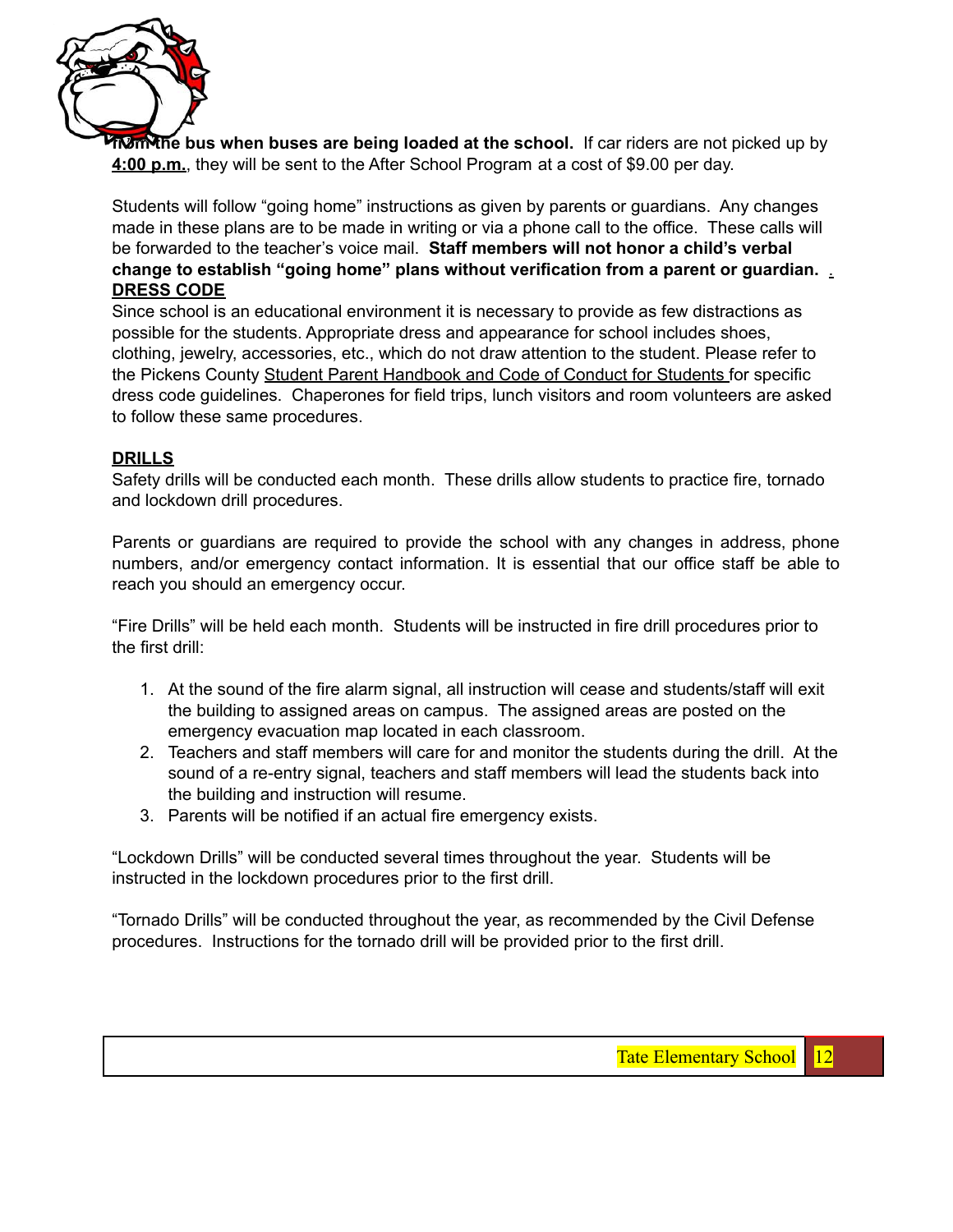

Severe Weather Procedures – During the school year, if it is necessary to either dismiss or cancel school due to severe weather, the following radio and television stations will inform parents and students:

| WYYZ 1490 AM     | WSB Channel 2       | <b>WSB 98.5 FM</b> | <b>Fetch Your News</b> |
|------------------|---------------------|--------------------|------------------------|
| Atlanta Tv Media | <b>Know Pickens</b> | Social Media       | Tate School<br>Website |

Board of Education (BOE) Information Line 706-253-1710

**Parents will also receive a phone call from our school system's communication system informing them if school is to be cancelled**.

#### **EARLY INTERVENTION PROGRAM (EIP)**

EIP is a state funded regular education program available to eligible kindergarten through fourth grade students. This program focuses on building skills that are necessary for academic success.

#### **EDUCATIONAL ITEMS:**

The Pickens County Board of Education furnishes chromebooks (K-4th) and library books to students. The care of these items are the responsibility of each student. The student will be expected to pay for any damages to school property such as lost or damaged textbooks.

#### **ELECTRONIC MEDIA DEVICES**

Student use of an electronic communication device is prohibited while on school campus. These items will be confiscated and a parent will be required to pick up the item from the office. Other consequences may be assigned as outlined in the Pickens County Student Parent Handbook and Code of Conduct for Students.

#### *EVENTS/PARTIES/BIRTHDAYS*

Students are permitted to participate in two celebrations during the school year, Winter Holiday and End of the Year. Teachers may wish to have seasonal snacks to supplement a unit of study. Parents will be contacted for assistance. During on campus events, **parents are not permitted to park in the bus or fire zones**. Parents will not be allowed in the classroom until time for the celebration.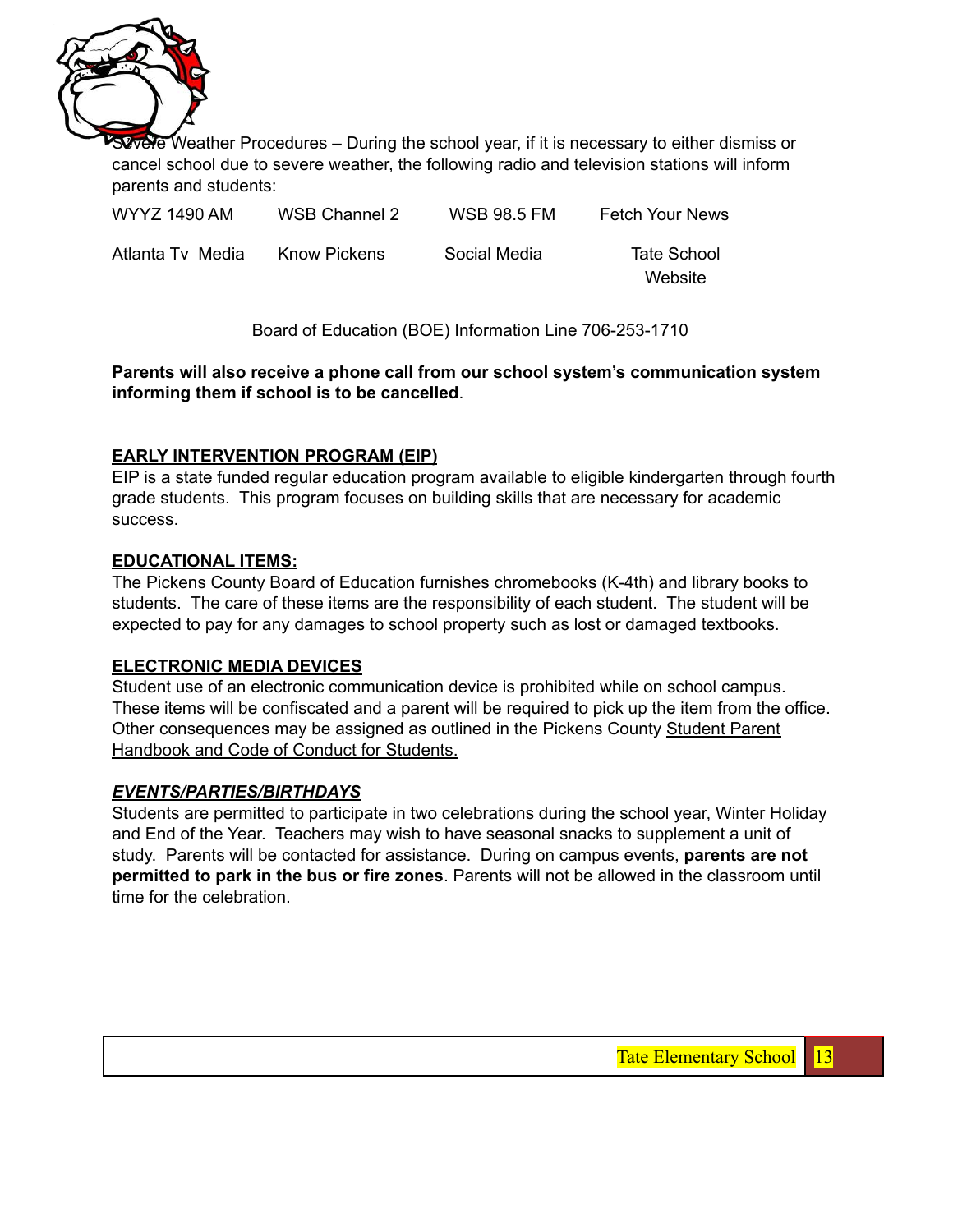

Student birthdays will be recognized during announcements. Classrooms will not celebrate student birthdays or any other holidays not specified above. Flowers/balloons/gifts may **not** be delivered to school for any occasion.

#### **EMERGENCY NOTIFICATION TO PARENTS**

Parents or guardians are required to provide the school in writing with any changes in address, phone numbers, and emergency contact information. An automated phone system will be used periodically during the year for dismissal due to inclement weather, announcements, schedule changes, or school-wide emergencies. **It is imperative that the phone numbers given are correct and updated as numbers change. Be sure these updated numbers are given to both the teacher and the front office.**

**Early Dismissal, School Cancellation or Delayed Opening:** During the school year, if it is necessary to either dismiss school early, delay the start of school or not have school because of severe weather, you may listen to local radio or television stations--Atlanta TV Media channels, WYYZ, Pickens programs, Know Pickens, Fetch Your News, WSB Channel 2 and WSB 98.5.and social media. Furthermore, the Pickens County School District (PCSD) website will post the information at [www.pickenscountyschools.org.](http://www.pickens.k12.ga.us) If weather becomes severe during the school day and school is to be dismissed early, an announcement will be made to that effect. Parents are asked to allow their child to ride the Pickens County school bus or daycare bus if such an event occurs. We will not be able to call individual parents if school is dismissed early.

#### **FIELD TRIPS**

Field trips are curriculum based and have an academic focus. Students who participate must have a permission slip signed and returned to school. All classes will be allowed one field trip a year. The cost will be divided among the students in the class; however, field trips in each grade level must have 95% of the paid participation rate **or the field trip may be subject to cancellation**. Field trips are considered an extension to the instructional day and no student will be denied the opportunity to participate in a field trip due to the inability to pay. However, students may be unable to participate in any school related activities due to discipline. Siblings may not attend field trips. **Parents attending field trips will not be allowed to ride the school bus. Also, parents chaperoning children, other than their own, must be an approved volunteer through the Personnel Department.**

#### **FOOD SERVICE PROGRAM**

The school cafeteria provides nutritious meals each day. Menus will be published in the Pickens County Progress and may be obtained on the school's website. Menus can be emailed to you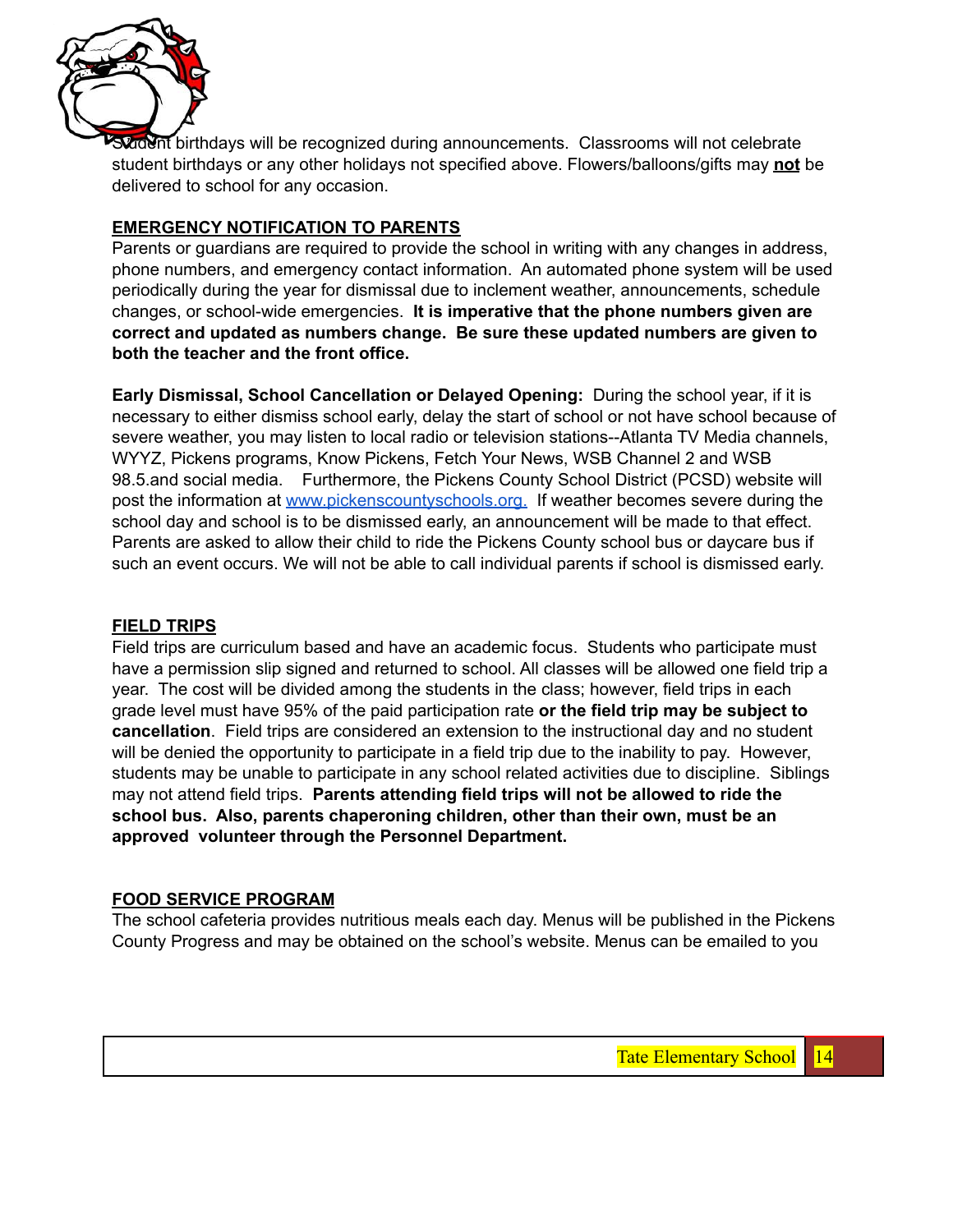

WomMV, so sign-up on the School Nutrition Section of the Pickens County Schools website. Please encourage your child to eat the school lunch.

**Cafeteria Expectations:** Good table manners and respect for others in the cafeteria are expected at all times.

- Trays are to be returned to the proper area one at a time.
- No canned or bottled carbonated drinks are permitted in the cafeteria or classroom.
- Opened containers of drink may not be taken from the lunchroom.
- Cafeteria monitors should be respected and their directions followed.

**Food Allergies:** Please contact the school nurse and the cafeteria manager if your child has a food allergy. A written statement from a medical professional **must** be submitted to the school nurse and the lunchroom manager for food substitutions to be considered. This statement should be submitted at the beginning of each school year or as soon as the condition develops.

**Free and Reduced Lunch Forms**: Applications for Free or Reduced priced meals are sent home during the first week of school and as requested anytime during the year. These forms are available on the School Nutrition Section of the Pickens website and in the school office at any time. If a student qualified for free or reduced meals last year, a NEW application must be submitted and approved within the first 30 days of each school year to continue to qualify for services. You only need to fill out one form per family. This information is kept confidential.

**Payments:** We operate a computerized system for meal payments. Each student is issued an ID number to enter in purchasing a meal. Please send your student's meal payments in an envelope with the following information written on the outside: student name, ID, date, teacher, grade and total amount enclosed. Please separate snack, ice cream, ASP, picture money, field trip money, etc., from lunch money. **All monies** contained in the envelope will be credited to the meal account. Meals may be purchased weekly, monthly, or longer. This amount is entered into the student's account and withdrawn for food purchase. The parent is responsible for keeping money in the student's lunch account. Checks should be made out to Tate Elementary School Cafeteria. Change will not be returned for cash or checks. All money received by the School Nutrition Program will be entered into your child's account. Parents are encouraged to pay by the week or month. When money is used up, meals will be charged.

#### **Meal Charges- Customary Procedure**

School Nutrition Program (SNP)

- Students may charge up to \$10.00
- Adults (district employees) may charge for up to 1 month, with the stipulation that charge balances are paid on or before the  $5<sup>th</sup>$  of the following month.
- ●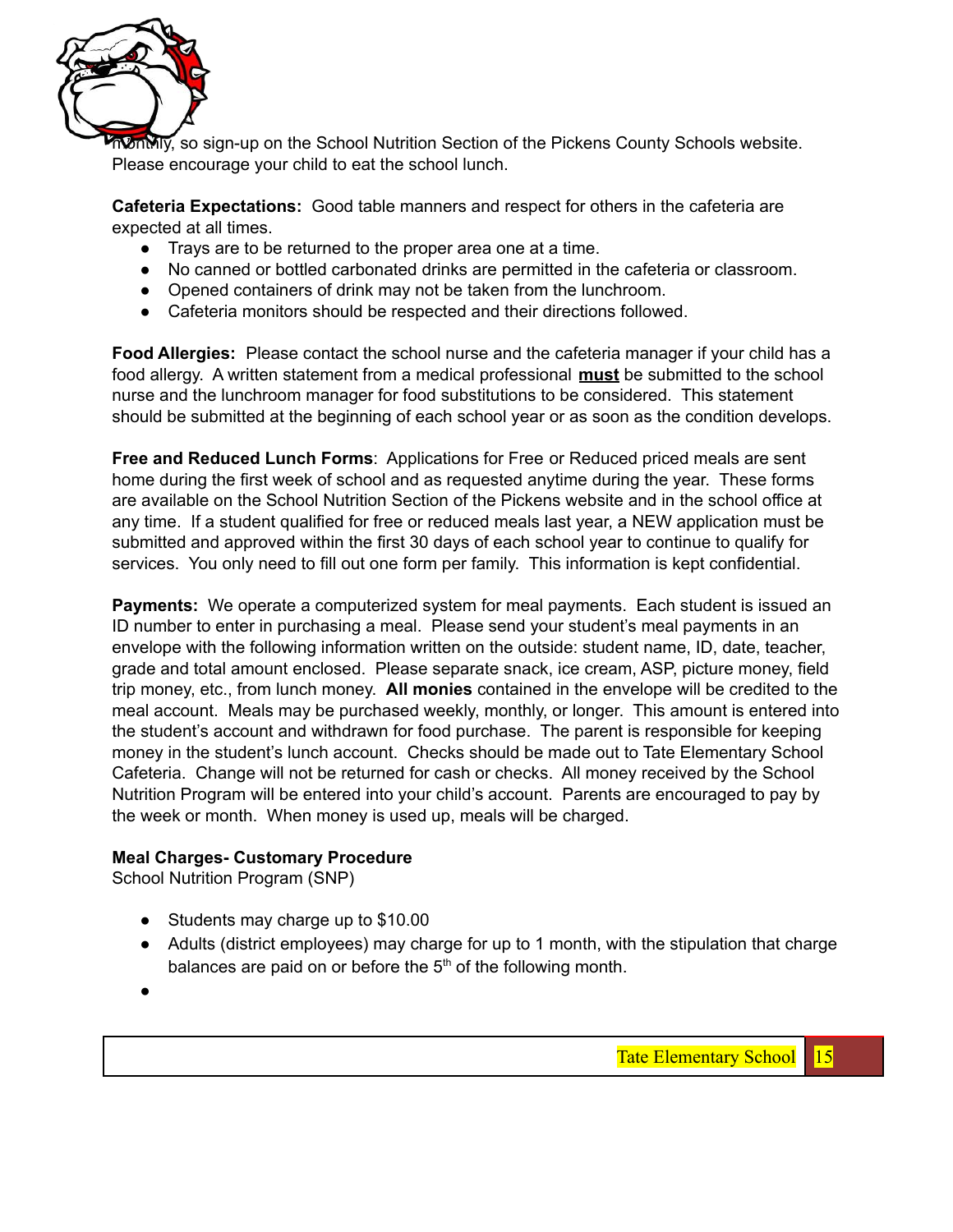

Visitors may not charge.

- Charges will not be allowed during the last two weeks of school.
- School Nutrition staff will inform students that their meal balance is low or delinguent as they come through the serving line.
- Student meal account notices for all students with a delinquent meal balance will be generated weekly and sent to households via students, telephone calls or emails.
- *●* Students who owe for charges are not allowed to purchase supplemental sale items.
- *●* Students may not charge supplemental sales.
- When a child exceeds the charge limit, a phone call will be made to the household by school nutrition staff. If a successful resolution has not been reached, a referral will be made to the principal or his/her designee who will contact the parent.
- Elementary students will continue to be served a complete reimbursable meal while the school nutrition staff works to collect delinquent debt that exceeds the charge limit.
- It is the goal of the SNP to eliminate unpaid charges at the end of each academic year, however unpaid meal charges will be carried over at the end of the school year as a delinquent debt and SNP will continue collection efforts into the next school year.
- SNP may seek reimbursement for excessive funds owed through all legal means.

Pickens County School Food Service offers payments online for parents. Your portal to convenient, secure, meal account management is **www.mypaymentsplus.com.** It is easy to apply funds to your child's account, check the account balance and schedule future meal account prepayments. It is easy to apply funds to your child's account, check the account balance and schedule future meal account prepayments. Payments may be made by using your checking account, debit card or credit card. You can also view your child's activity online. Parents who do not wish for their child to purchase extra food items should return the form in the first day packet and return it to the teacher. For free, parents/guardians may view balances and purchases made for student's meals on-line at [www.mypaymentsplus.com.](http://www.mypaymentsplus.com) Parents may deposit funds directly into their child's meal account using credit, debit or check. However, to pay on-line there will be a transaction fee of 4.75% of the on-line payment.

#### **PRICES:**

#### **Lunch**

ES full price student lunch \$2.15 Reduced price meal all levels \$0.40 Faculty & staff lunch \$3.60 Visitor Lunch \$4.00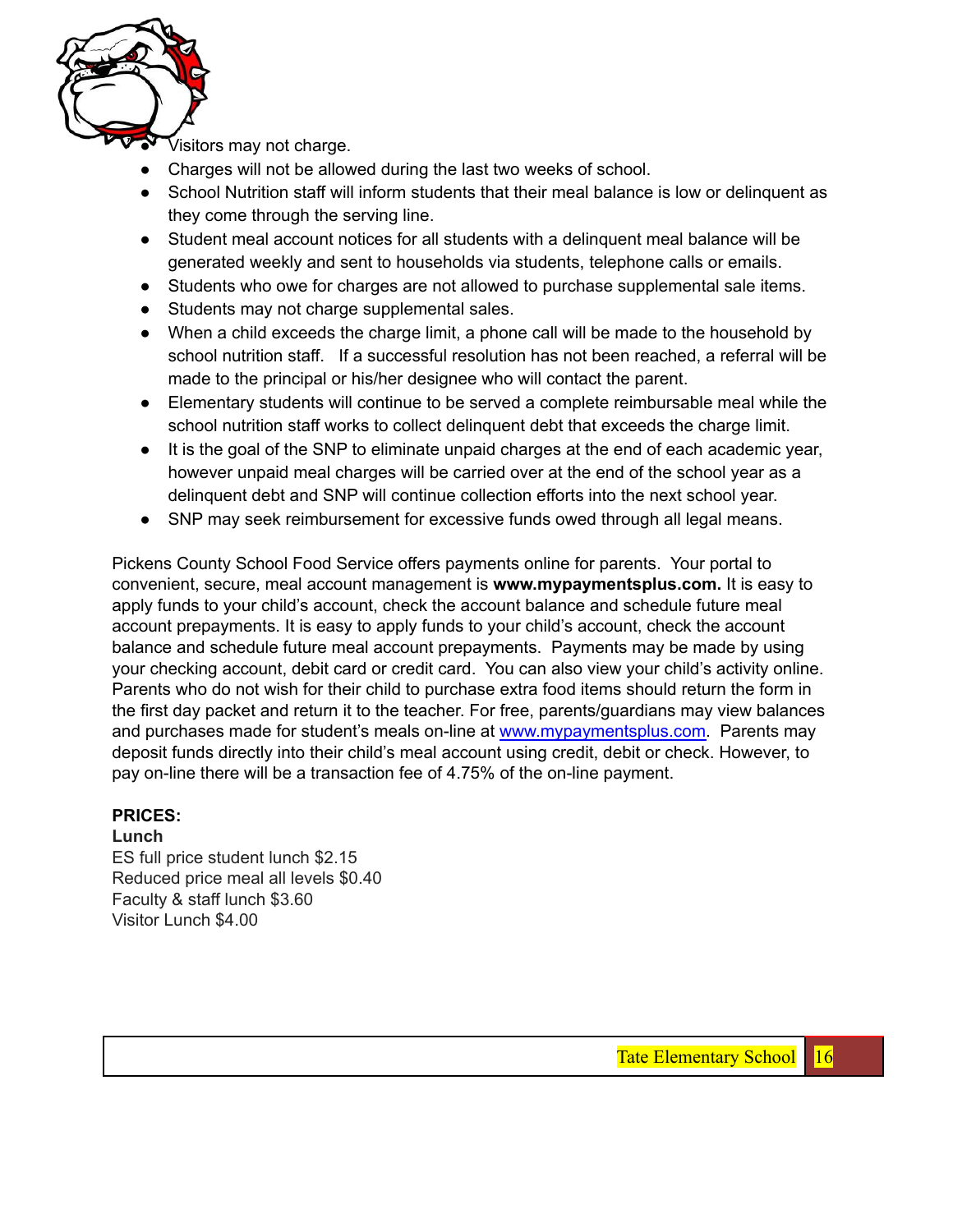

Full price student breakfast at all schools \$1.50 Reduced price student breakfast at all schools \$0.30 Adults \$2.00

Breakfast is served from 7:55-8:25 each morning. Students who are going to eat breakfast must go to the lunchroom immediately upon arriving at school.

If you have any questions, please feel free to contact the cafeteria manager or assistant manager at 706-253-1861.

**Lunches from home:** Students may elect to bring a packed lunch from home. Milk may be purchased in the school cafeteria. It is encouraged that the lunches be nutritious and in **containers easily opened by your child**. **NO glass containers are allowed in the cafeteria.** Be sure that your child's name is clearly printed on his/her lunchbox or sack**. No microwave will be available to students & no carbonated beverages may be sent to school for lunches.**

#### **FRAUD AND WASTE POLICY**

**This policy is located at the following website: http://www.lexisnexis.com/hottopics/gacode/**

#### **GIFTED PROGRAM**

Services will be provided to students who qualify upon special testing for this program. Students may be recommended for testing by test score indicators, teachers, administrators, or parents.

#### **GIFTS**

Gifts, flowers and balloons for individual students will not be accepted for delivery at school. The transportation department also does not allow such items on the bus.

#### **GRADING**

All grades will be numeric, on progress reports and report cards, with the exception of Kindergarten, Art, Music, Physical Education, and first and second grade: Science, and Social **Studies** 

- Students **earn** the grades that are issued. The grades are not given.
- Daily work must be completed and turned in on time. Work not completed within a reasonable amount of time will be averaged in as a zero.
- Refer to the Pickens Code of Conduct for further details.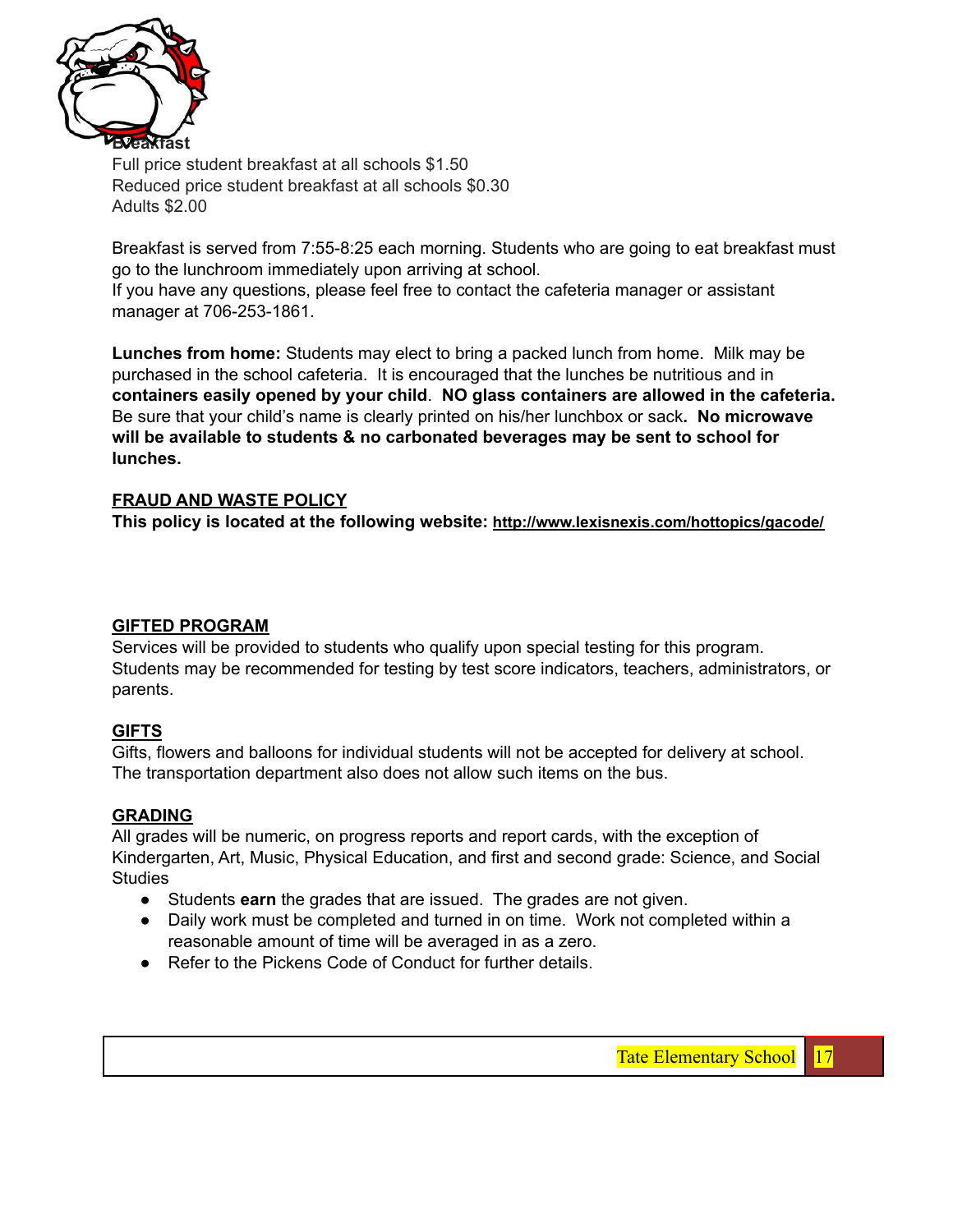

Grading Policy for Computers, Art, Music, PE

- o P: Pass
- o F: Fail
- Grading Policy for Kindergarten: GKIDS
- Grading Policy for grades 1-4:
	- o A: 90-100
		- o B: 80-89
		- o C: 70-79
		- o F: Below 70

**Progress Reports**: Progress Reports are sent home at the midpoint (9 weeks) of each grading period as a communication tool for students and parents

**Report Cards:** Report cards are issued each eighteen (18 ) week period. Parent/teacher conferences are encouraged at any time but are especially important for parents of students earning failing grades.

#### **INVITATIONS**

Written invitations to social events outside of school should be mailed. The school cannot distribute invitations or provide student information.

#### *LOST AND FOUND*

Items found around the campus are placed in Lost and Found. Unclaimed items will be sent to various community centers. Valuables such as watches, eyeglasses, money, etc., will be held in the office. Please assist with this by putting your child's name on clothing, lunchboxes, and supplies.

#### *MEDIA CENTER*

The media center is open for students from 8:30 a.m. until 3:30 p.m. each day. Students in K  $-1$ <sup>st</sup> grade may check out one book at a time. Students in grades 2  $-$  4 may check out two books at a time. Books may be checked out for three weeks and be renewed or returned at any time. Students who have an overdue book may not check out another book until the overdue book is returned. While no late fees are charged, students who lose books will be required to reimburse the school for payment of purchasing a new book for reissuing.

#### **School Coordinator**

Title IX Coordinator for TES— Dale Spencer —706-253-1860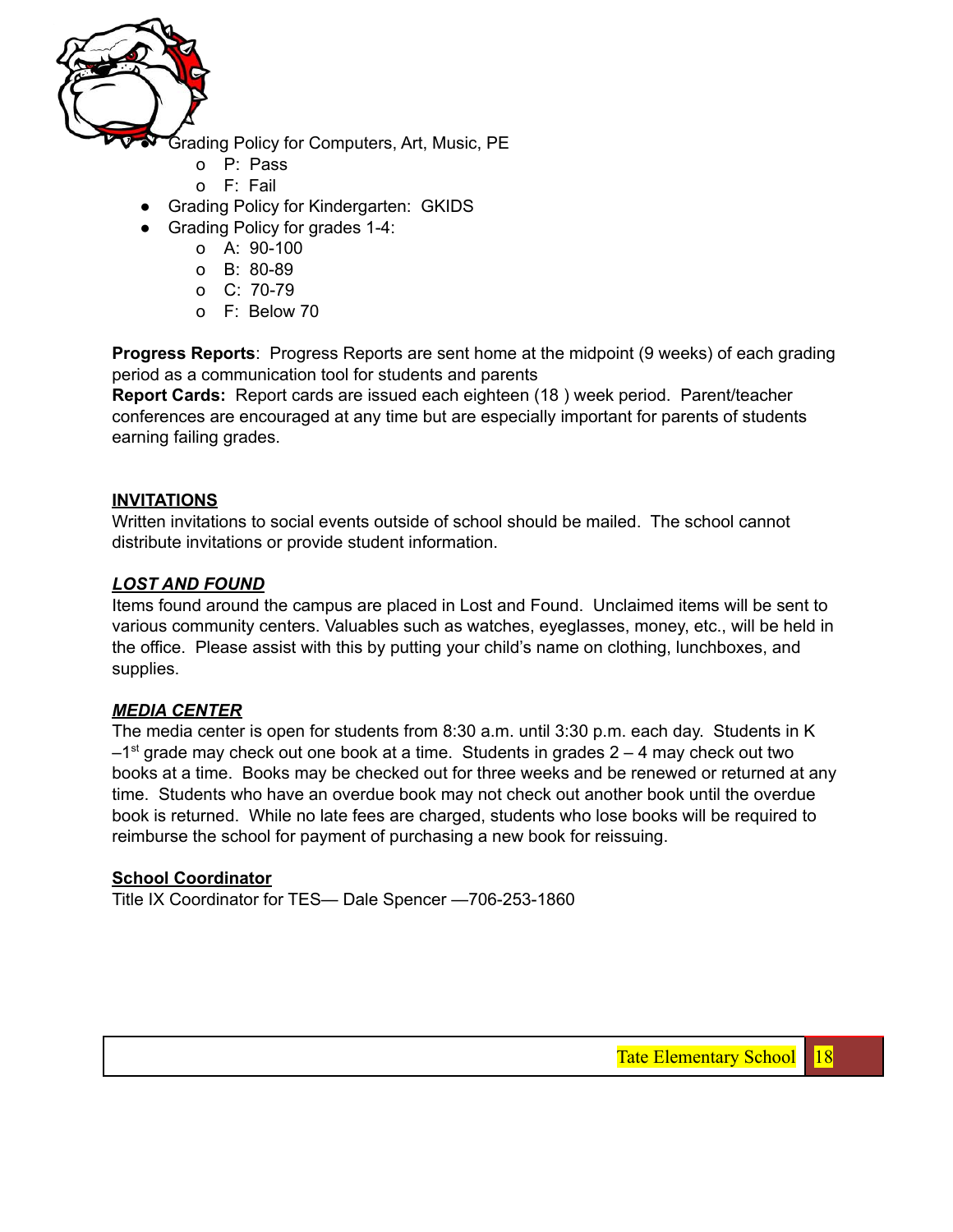

Parents of students in grades 1–4 may access the parent portal website to view their child's attendance, grades, and missing assignments for their classes. Parents must register through the Infinite Campus website to obtain a password to view the secure information for their child. Email parentportal@pickenscountyschools.org

#### **PARENT PARKING**

Parent parking is in the front of the building. If additional parking is needed parents may park by the cafeteria. The front drive is only for buses. Please do not block bus lanes.

#### *PARENT TEACHER ORGANIZATION (PTO)*

TES has a parent/teacher group. Activities are planned and many opportunities await your participation. All parents and school staff members are invited to become members and be actively involved in the PTO sponsored activities. Many of the great projects that we are able to do and resources that enhance the quality of education at TES would not be possible without our PTO.

Contact the PTO at [tatepto@gmail.com.](mailto:tatepto@gmail.com) PTO information may be found on the PTO website at [www.tatepto.org](http://www.tatepto.org) and on Facebook [www.facebook.com/tatepto](http://www.facebook.com/tatepto) .

#### **PAYMENTS**

Since all accounts are separate, when money is sent, please specify the purpose. Please note that change cannot be given nor can one check be divided for multiple purposes (for example, lunch and pictures).

#### **PHYSICAL EDUCATION**

All students will have physical education class each week. **Students who cannot participate in physical education should bring a note from their parents or doctor.** Students who need to be excused on a long-term basis MUST bring a note from their doctor. Students should dress appropriately for active participation. Only shoes which offer support and reduce the chance of injury will be allowed on the gym floor. **Tennis shoes are preferred.** Shoes with slippery soles (dress shoes or boots), heels, or sandals will not be allowed. Students can change shoes for PE if dress shoes are worn to school.

#### **PICTURES**

Individual student pictures will be taken two times each year in the fall and spring. The fall pictures are used in the yearbook. Class pictures will also be made in the spring. Prepayment for individual pictures is required and payment is required for class pictures. All questions regarding school pictures should be directed to the bookkeeper.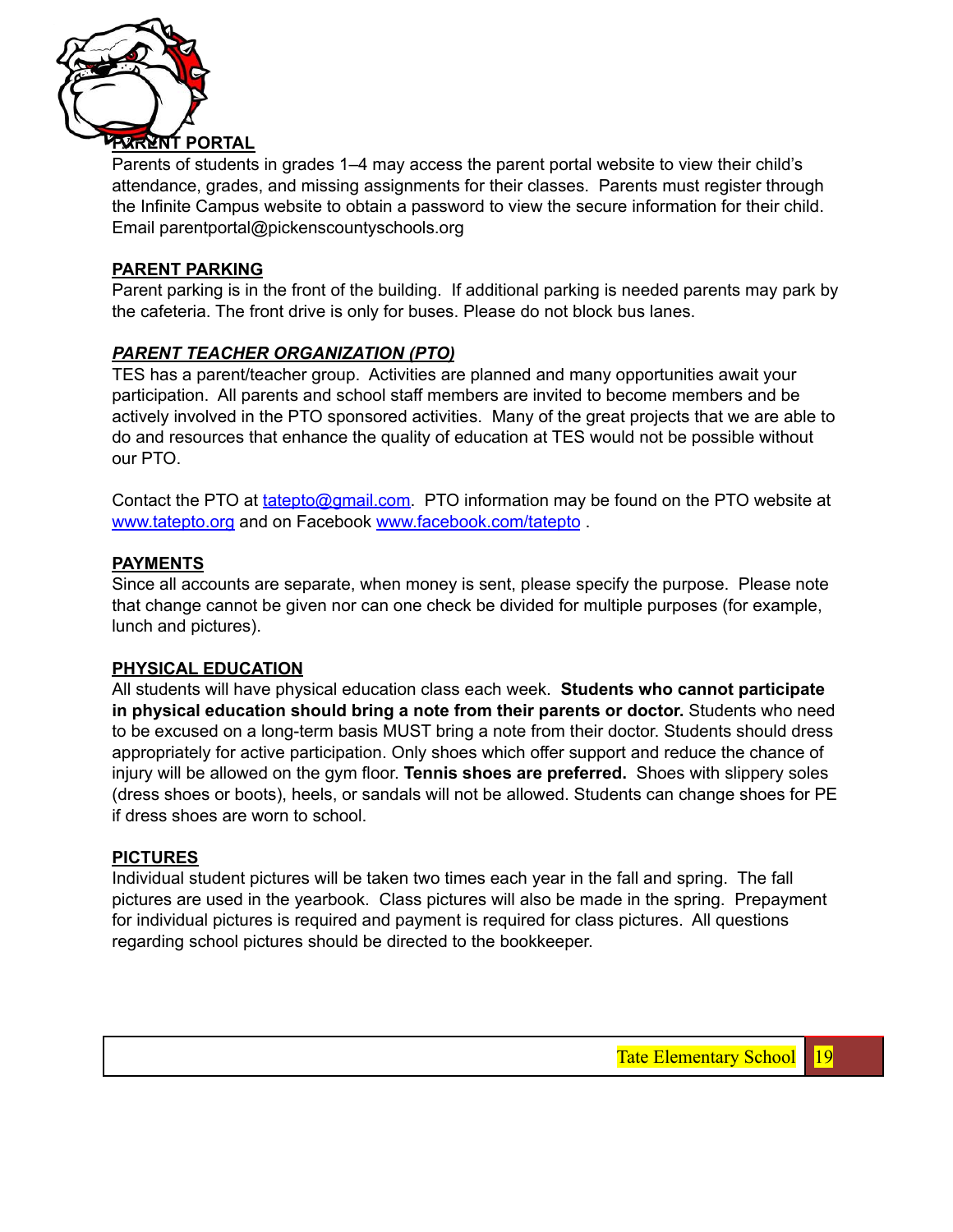

#### **PLACEMENT & PROMOTION**

Grade placement is determined by the overall academic and social progress of the student, with emphasis placed on the mastery of reading and math skills. Students entering Pickens County Schools from private or home study schools may be evaluated to determine appropriate placement. Initial placement is temporary until such assessment is completed. Placement of kindergarten students will be done according to state and county guidelines.

Conferences are held in late spring to discuss placement of students who are not meeting minimum promotion requirements. Local and state requirements for promotion are followed in deciding appropriate grade placement. Parent input is valuable, but the final responsibility for the decision rests with school officials.

#### **SAFETY**

**All school visitors are required to enter the school at the front entrance and register in the main office**. Students are not permitted to bring visitors to school. No one is allowed to enter any classroom without a visitor's pass. For the safety of all students, all exterior doors will be locked during school hours. Parents/guardians/designees are encouraged to volunteer.

#### **SCHOOL ADVISORY COUNCILS (SAC)**

This council is composed of teachers, parents, community members and a school administrator. This council is charged with assisting the development and monitoring of the School Improvement Plan as well as providing input to all the academic and non-academic programs of the school. The council meets four times a year at 8:45 a.m. All parents are encouraged and welcomed to attend. (September 23, November 18, February 10, May 12)

#### **SCHOOL IMPROVEMENT PLAN (SIP)**

A school improvement plan is a road map that sets out the plan for students to improve student achievement. Copies of Tate's SIP are available at the school upon request and also located on the Pickens County website at [www.pickenscountyschools.org](http://www.pickens.k12.ga.us) or on the Tate Elementary website at [http://tatele.pickens.k12.ga.us.](http://tatele.pickens.k12.ga.us)

**SNACKS Stude** 

#### **STUDENT INSURANCE**

Student accident insurance is available for purchase at the beginning of each school year. Two plans are available: school coverage only and 24 hour coverage.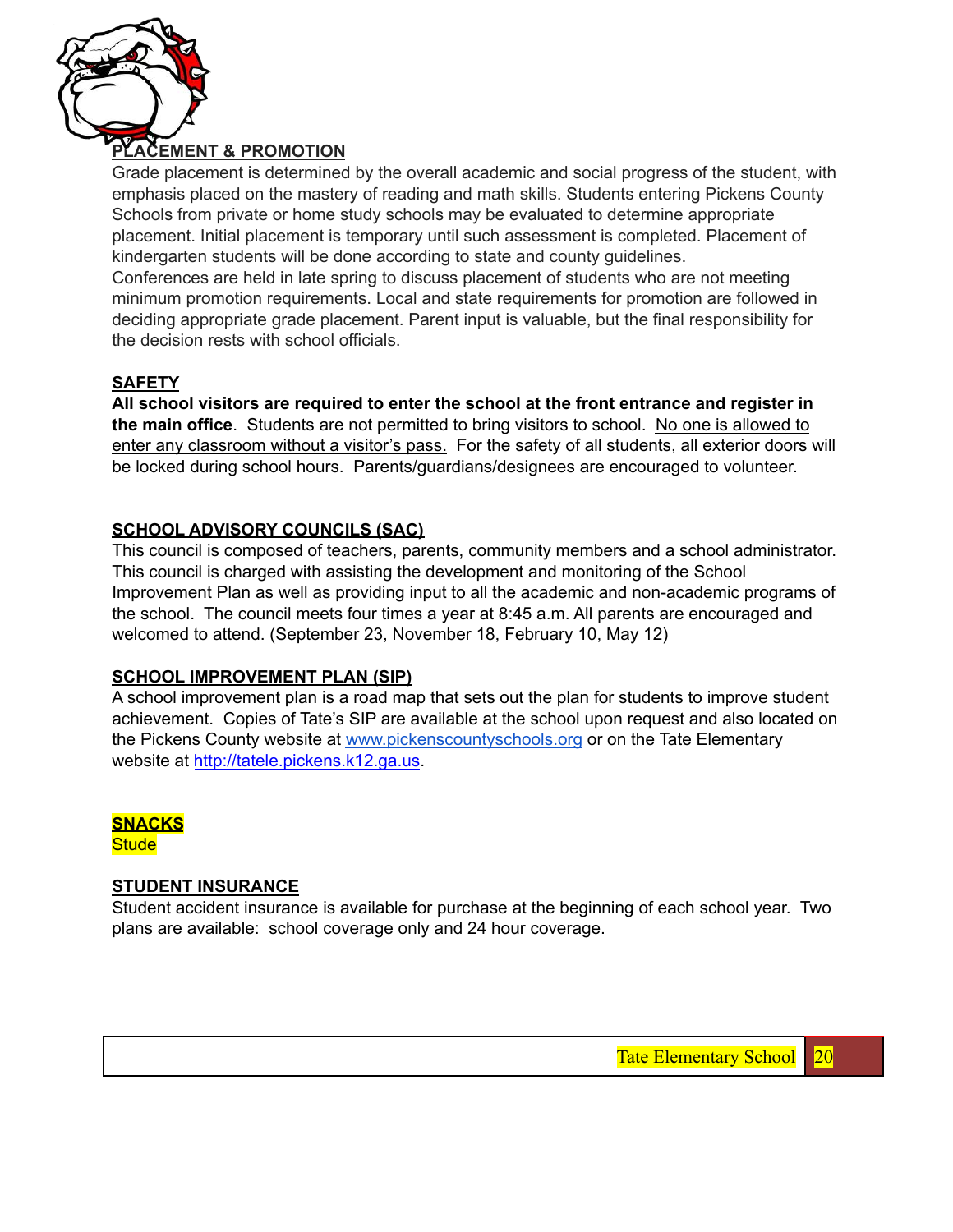

#### *TELEPHONES/PHONE CALLS*

Students may not use the phone except in an emergency. Permission MUST be granted by the classroom teacher to do so. Students will not be allowed to call for forgotten homework, after school arrangements, books, papers, etc. Office personnel will not interrupt your child's class for you to speak to your child. We will be glad to give any message to your child or his/her teacher. **Students are not permitted to have cell phones during regular school hours.** Please refer to the Student Parent Handbook and Code of Conduct for Students.

We must have all current contact telephone numbers on the registration form so that we can contact you in case of an emergency. If you do not have a telephone, please list the number of a close friend, relative, or neighbor. Please notify the teacher and the school office of any change in home or work telephone numbers as soon as these occur.

#### **TESTING**

Students are periodically tested during the school year on standardized and criterion tests. Students in grades 3–4 will take the Georgia Milestones Assessment System (GMAS) in the spring of each year and for those students that are qualified there is also for ESOL, Access 2.0 and the Georgia Alternative Assessment 2.0 (GAA). During all testing sessions, it is important students be in attendance each day of testing unless they are ill. Questions regarding tested material or test results should be directed to your child's teacher, school counselor, or any of the administrators.

#### **TOYS and GAMES**

Students **may not** bring toys to school without prior approval of the teacher. This includes, but is not limited to, footballs, dolls, toy cars, electronic devices or games, etc. These items will be taken to the office where a parent will be asked to pick it up.

If a child is staying in the After School Program they may bring toys from home, but these must be kept in the backpack at all times during school hours. Failure to follow these guidelines will result in the items being taken to the office for parents to pick up.

#### **The school is not responsible for lost, stolen or damaged toys, electronic devices, games or cell phones.**

#### **TOBACCO USE PROHIBITED**

No student, staff member or school visitor is permitted to use any tobacco product, including e-cigarettes, at any time, including non-school hours 24 hours per day, 7 days per week while:

● In any building, facility, or vehicle owned, leased, rented or chartered by the Pickens County School System;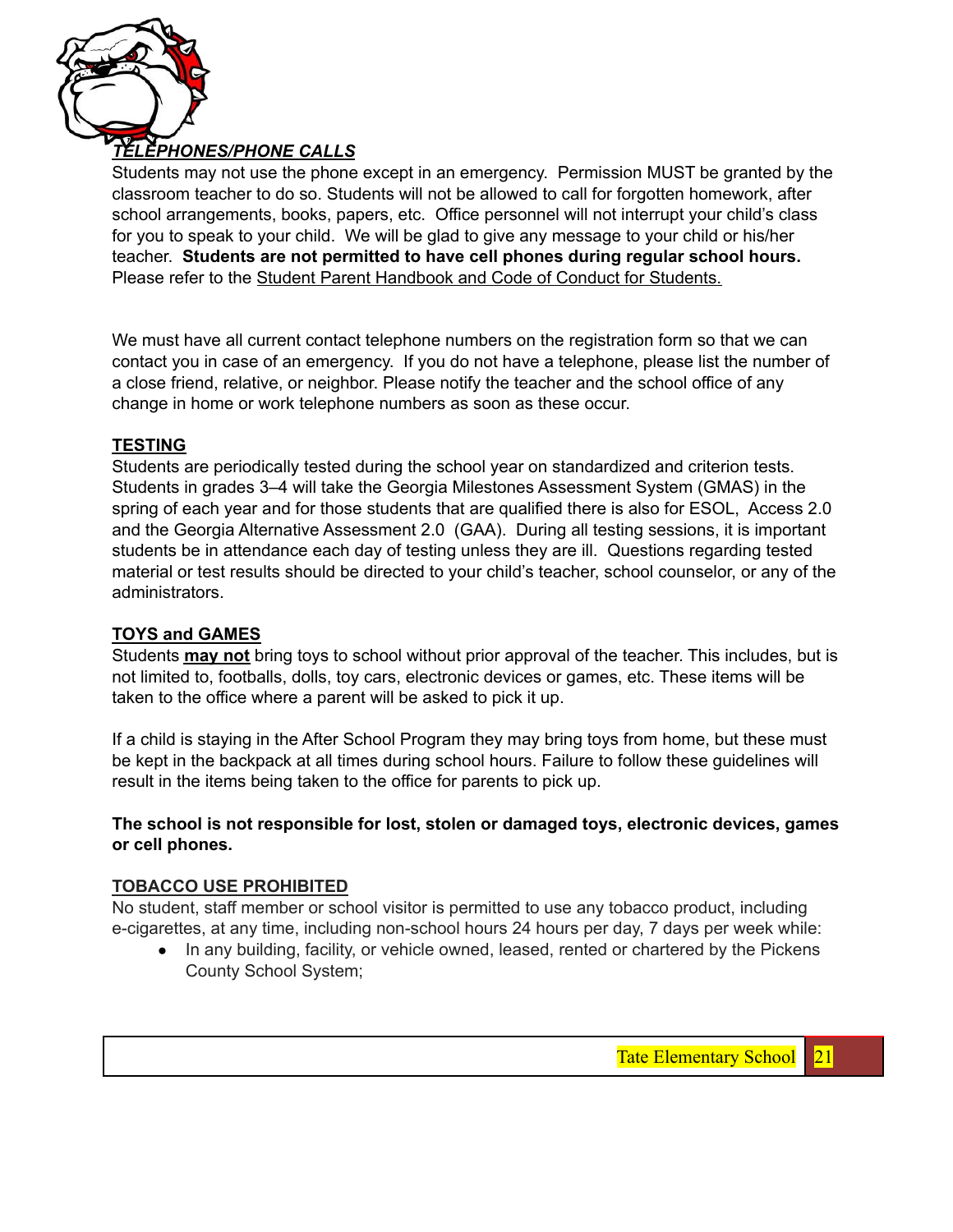

In any school grounds and property – including athletic fields and parking lots  $$ owned, leased, rented or chartered by the Pickens County School System; or

- At any school-sponsored or school-related event on-campus or off-campus.
- Volunteers and visitors on school property will be reminded of this policy in a tactful and courteous manner and will be asked to adhere to this policy.

Any employee who violates or permits a student to use tobacco products will be subject to appropriate disciplinary action, including reprimand, suspension with or without pay or termination.

#### **TRANSPORTATION**

**Buses**: Riding the school bus is a privilege. This privilege can be taken away at any time for disruptive or unsatisfactory behavior. The administration will give drivers their full support. Students must report to the bus stop on time (at least five minutes prior to pick up) and get on/off the bus at the same stop each day. Changes in bus stops are only approved by the Transportation Department of the Pickens County Board of Education (706-253-1727).

**Car Riders**: Parents choosing to bring their student(s) by vehicle must obey the car rider rules, be respectful to the personnel on duty and follow given directions. Once on campus and in the car rider line, **all cell phone use is prohibited.** Car riders may be dropped off in the mornings from 7:55-8:30 a.m. **Car rider line WILL NOT OPEN until personnel are on duty at 7:55 a.m. school time and students are not to be dropped off before 7:55 a.m. as the building will not open until this time, unless the student is enrolled in the Before School Program which is located in the gym at the lower building.** The morning car rider line is a continuous flow line and students should exit their vehicles quickly wherever their vehicle gets stopped in the line. Vehicles form a single lane, are not allowed to pass, and should proceed in a very slow and cautious manner remembering that pedestrians have the right of way at all times. Adults should stay in the vehicle and students should exit the vehicle curbside. If students exit away from the curb, they should be prepared to cross in front of their driver's car. **NOTES: Parents are discouraged from parking and walking students in after the first week of school.**

**For the safety of our students, parents must display the required car rider pass in the window of the vehicle in order to pick up a student in the afternoons.** (Each family will receive one free car rider pass. Additional car rider passes will be available for purchase in the office.) Parents who do not display the car rider pass will be required to report to the office and show ID for student pick up. In the afternoons, car rider dismissal will begin at 3:30 p.m. and end by 3:45 p.m. Once the car rider line has ended at 4:00 p.m., students will be escorted to the After School Program and charged a late fee upon pickup.

**Changes:** If your child is to be transported in a way other than he/she is normally transported, he/she must have a note from home stating the changes or call the front office. **Transportation changes should be made no later than 2:45 p.m. After 2:45 can be a difficult task due to**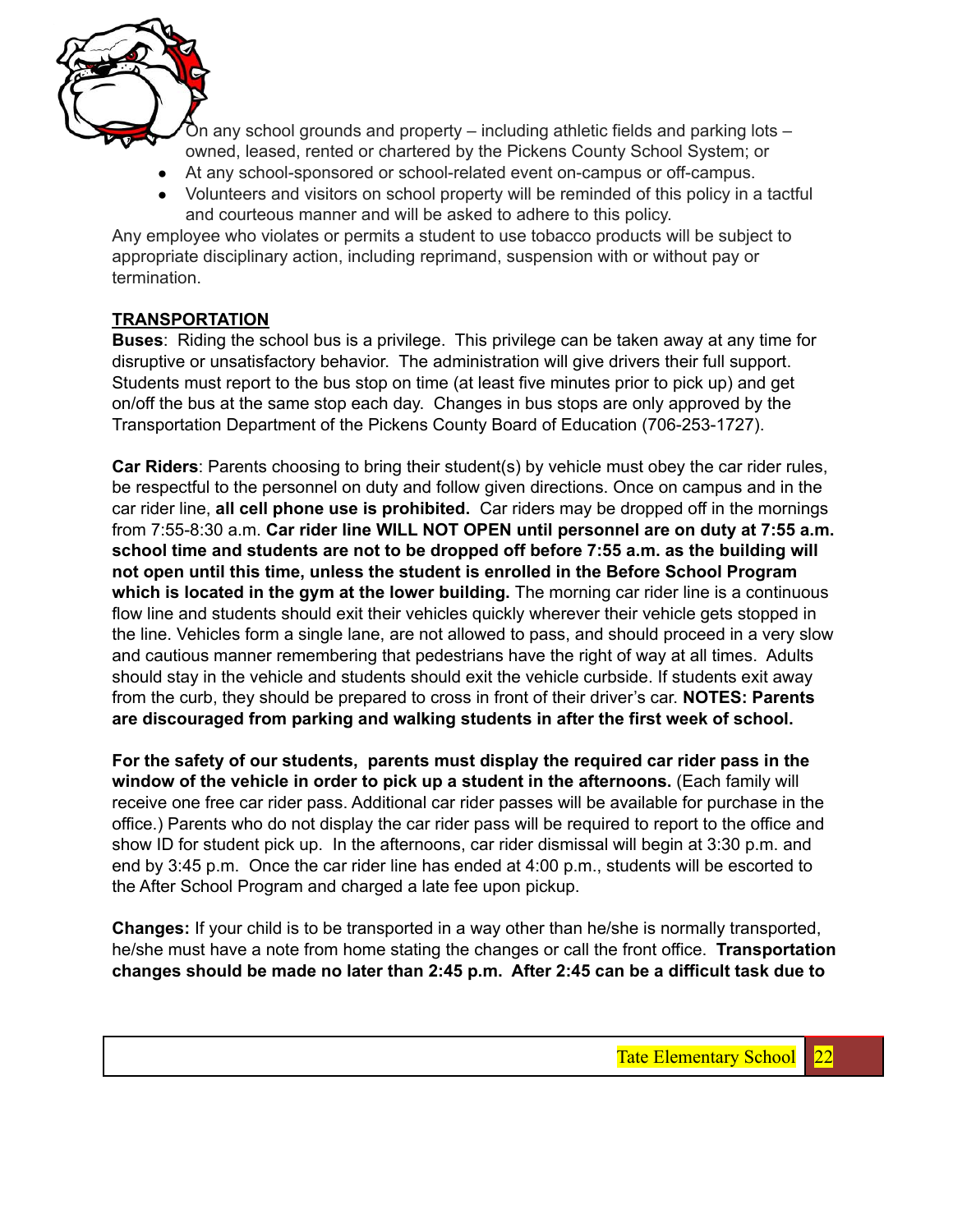

**dismissal procedures. If a request is made for a student to stay in ASP after 10:00 a.m., the student will be considered a drop-in and the fee for the day will be \$9.00.**

#### **VISITORS**

Visitors are required to come in through the front doors of the building and stop by the school office to sign in and obtain a Visitor's Pass. To minimize disruptions, volunteers should not bring preschool age children when visiting or volunteering in a classroom. Visitors are not allowed to park in the spots marked for handicapped without display of the appropriate tags.

#### *VOLUNTEERS*

Volunteers are welcome at TES! Volunteers will be contacted based on need or set up to come at a regularly scheduled time. The recorded (signed in) volunteer hours are used to secure Title I funds provided by the federal government to support student academic achievement. All volunteers/visitors must attend the training and are required to have a background check every five years as required by county policy. Fees for background checks are the responsibility of the volunteer candidate. This training will be offered at the beginning of the school year. Volunteers are used in many ways to supplement and enrich the school programs. They assist in the media center and classrooms. They may work with small groups of students and teach mini-lessons as guest speakers. Volunteers are very valuable to us at TES. If you are interested in being a volunteer, please contact Mrs. Bradley, your child's homeroom teacher, or the school's office.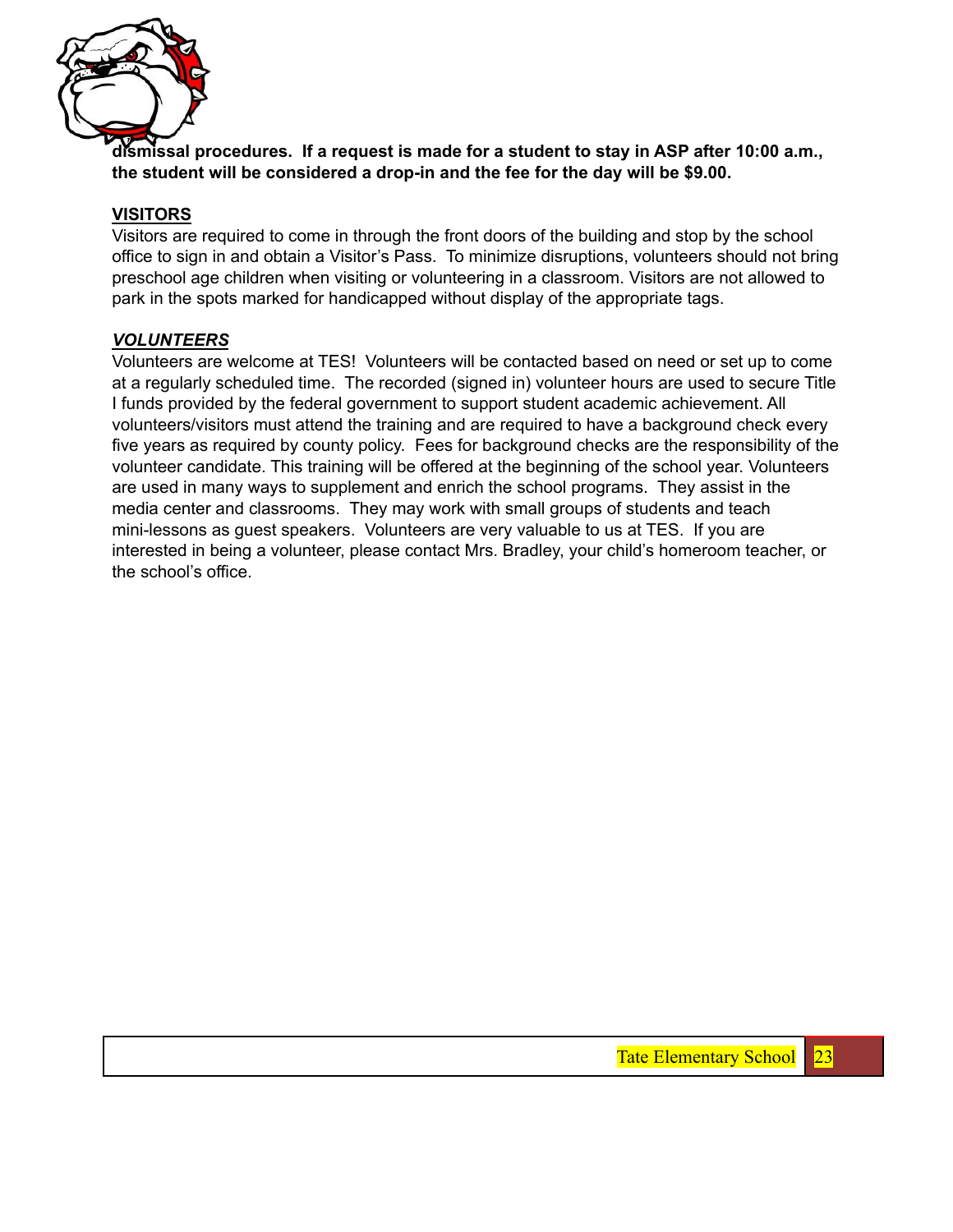

## **Tate Elementary School COVID-19**

## **Steps for Safety**

### **Classrooms**

- Physical distancing as practicable
- **Hand sanitizer** located in each room
- Student takes hand sanitizer when entering and leaving classroom
- Students are issued their own Chromebook and supplies
- Masks will be optional
- Additional instruction on proper hygiene such as hand washing, covering coughs, sneezes, etc.

## **Hallways/Transitions**

- Students and staff will be encouraged to wear masks in hallways
- Physical distancing as practicable
- Class changes will be staggered to limit the number of students in hallways
- Students and staff will be encouraged to walk on right side of hallways
- Hand sanitizer will be used when transitioning to and from class, recess, and lunch

## **Cafeteria**

- One doorway will be utilized for entry
- Hand sanitizing stations will be located at each serving line
- Students and staff will exit through assigned doors
- Masks will be optional
- Car riders arriving after 8:15 will take breakfast to the classroom